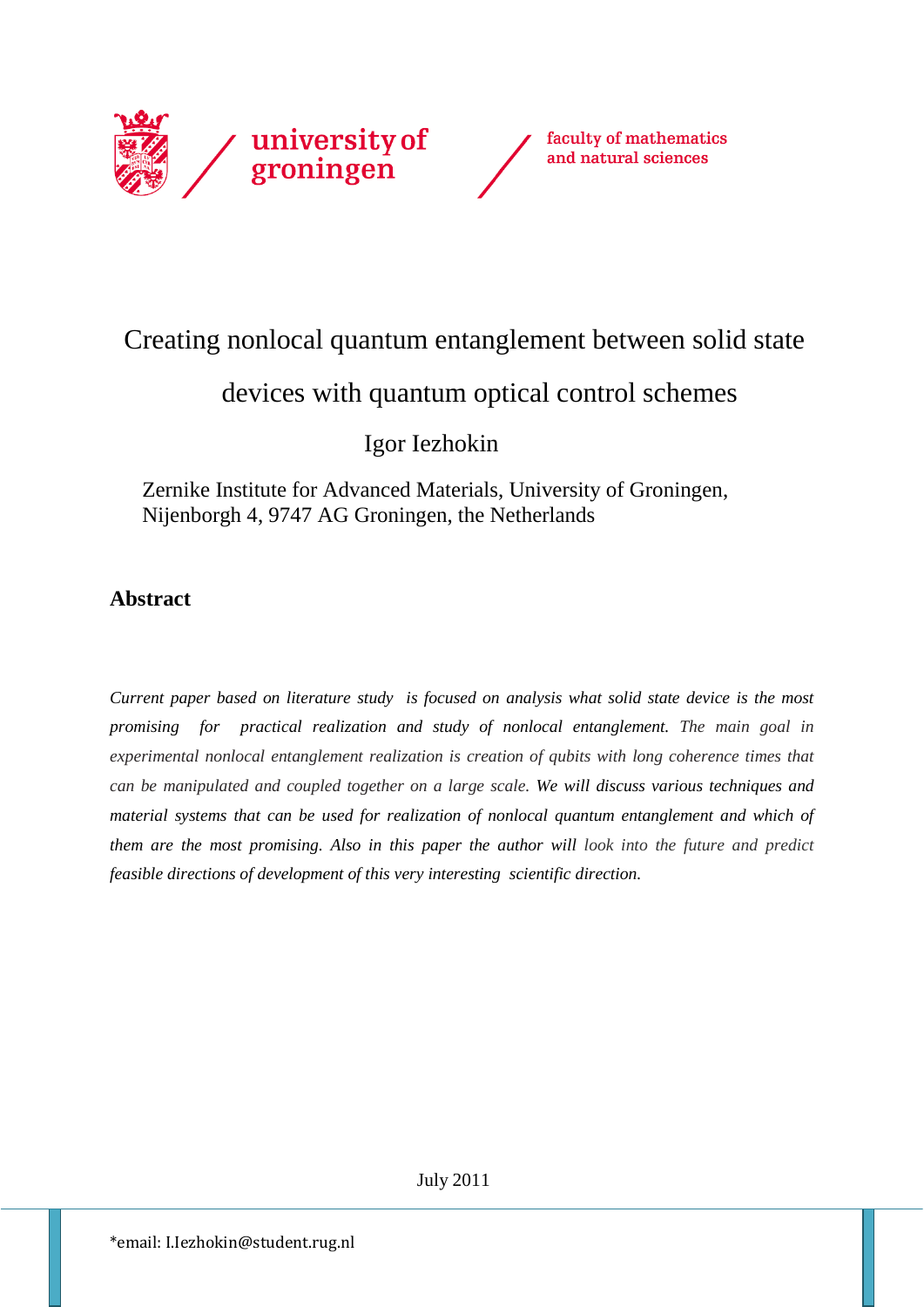## **CONTENTS**

## **Section 1 (Introduction)**

*1.1Basic physical principle of entanglement*

*1.2 Basic principle of entanglement generation scheme.*

## **Section 2 (Experimental demonstrations of entanglement)**

- *2.1. Preparation of nonlocal entanglement using single atoms*
- *2.2. Preparation of nonlocal entanglement using QED cavity*
- *2.3. Nitrogen Vacancy (NV) center in diamond*
- *2.4 . Entanglement with atomic ensembles*
- *2.5. GaAs quantum wells as a new medium for entanglement*
- *2.6. Donor-bound electrons in GaAs.*

**Section 3 (Summary and Outlook)**

## **References**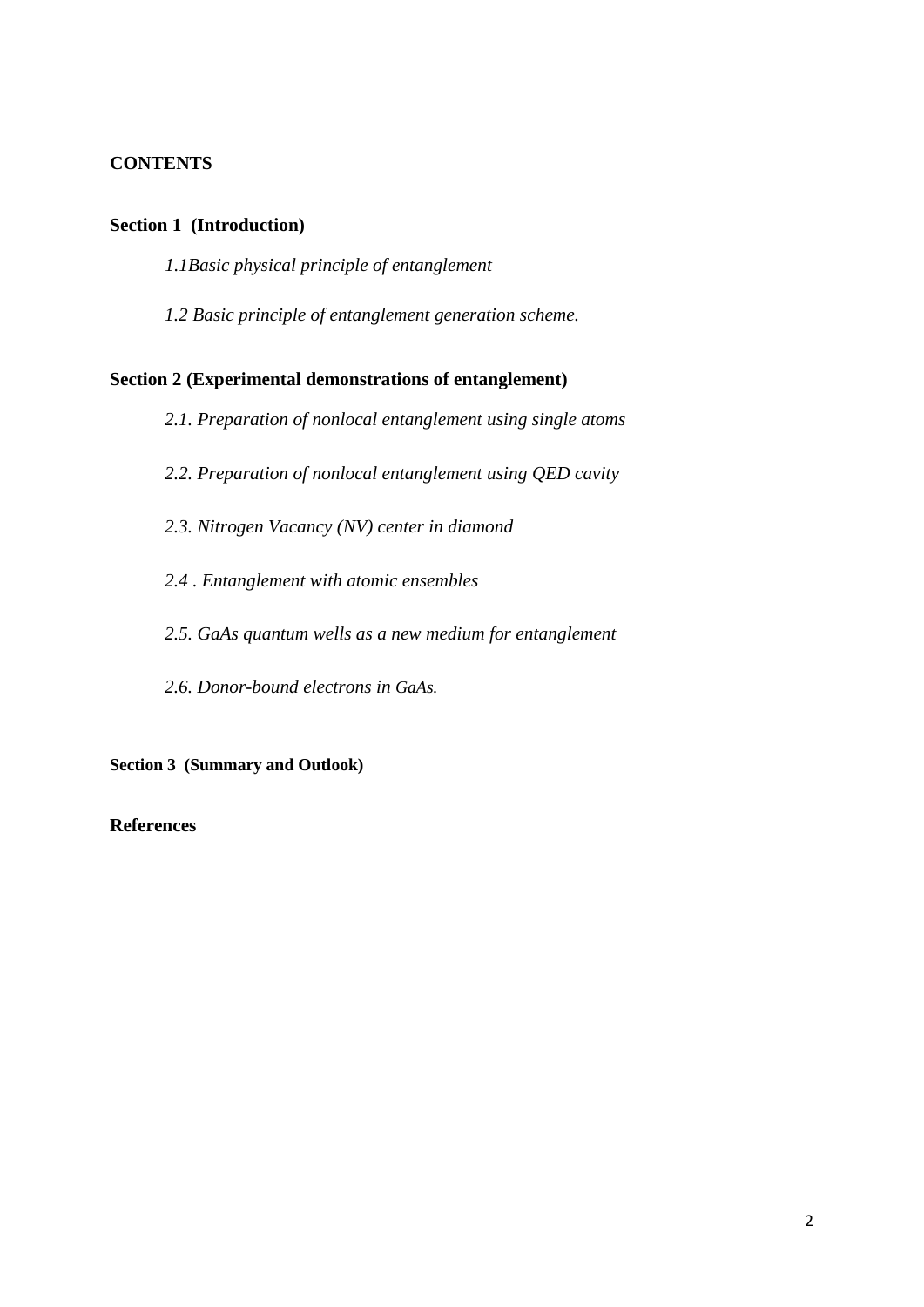## **Introduction**

Speaking about one of the strangest consequences of quantum mechanics we can say that probably entanglement is the most separate aspect of quantum theory. It plays a main role in the most interesting applications of quantum computation [1].To better learn qualities of entanglement researchers have made a great work but they have only found signs of entanglement between tiny particles such as ions, atoms and photons. Let's test quantum mechanics on a large scale. For example a good quantum computer is a long way off and the quantum world to classical world crossover is not clear. We still need to find a way to make entangled between solid state to use it in modern microelectronics. During many years of researching physicists were afraid of the violation of the rule of special relativity that information cannot travel faster than the speed of light. In fact in 1935, Albert Einstein, in collaboration with Boris Podolsky and Nathan Rosen, hoped to disprove nonlocal quantum mechanics by publishing a famous thought experiment describing what is now called "the EPR paradox" [2]. The most simple example of this paradox, two particles, A and B, are entangled in a spin singlet,  $|\psi_{AB}\rangle = \frac{1}{\sqrt{2}} [|\uparrow\rangle_A |\downarrow\rangle_B - |\downarrow\rangle_A |\uparrow\rangle_B]$ , where  $|\uparrow\rangle$  and  $|\downarrow\rangle$  refer to spin up and spin down, respectively. If the singlet is separated into two noninteracting particles, any subsequent measurement of the spin of particle A (e.g., found to be up spin) should immediately identify the state of particle B (e.g., required to be down spin) [3] where the logical qubit states are formed from entangled states between the electron and nuclear spins. Generally speaking in quantum information science a bit of information is called qubit. The qubit is a single-particle state in two-dimensional Hilbert space and can have two possible values  $|0\rangle$  or  $|1\rangle$  also qbit can be linear [superposition](http://en.wikipedia.org/wiki/Quantum_superposition) of both values. In practice if the particle is a photon, qbit can be realized in few ways. First of all in polarization encoding, for example the logical state  $|0\rangle$  can be correspond to left-circularly polarization of photon while state  $|1\rangle$  to right-circularly polarization. If we have deal with solid and particularly with electron spin,  $|0\rangle$  state may correspond to the spin  $|\uparrow\rangle$  and state  $|1\rangle$  to  $|\downarrow\rangle$ . In a present paper the most interest solutions will be described, they include: quantum dots, semiconductor optical microcavities, impurities in semiconductors, nitrogen vacancy(NV) centers in diamond, electron ensembles GaAs/AlxGa1-xAs structures. One of the most important purposes of this work is to define what are the most robust ways to the realization of the real scheme for preparing non-local entanglement between quantum states with solid state devices and predict in which way this interest branch of physics will go. Atom-photon entanglement was not evident in many previous experimental systems, from early measurements of Bell inequality violations in atomic cascade systems to fluorescence studies in trapped atomic ions. A prime example of current interest is strongly coupled cavity quantum electrodynamics, where individual atoms interact with photons in single-mode cavities[4]. In Section 2 we will discuss briefly about entanglement of physical principal and using QED cavity in entanglement generation process. Also we will discuss about entanglement and single q-dot in cavity[9-13] and about interest structure - Nitrogen Vacancy (NV) center in diamond [38] which allows obtain entanglement in ambient conditions. One of the most popular and efficient way of this realization is using three-level systems and DLCZ scheme[5] , because we are able to couple optical fields to low –energy spins with long-lived quantum coherence, in turn quantum coherence together with a classical driving field make that the three-level systems become a strongly modified optical medium . This fact can be used to prepare and detect particular spin wave states and give access to studies of nonlocal entanglement with many particle systems. In Section 3 we will consider the preparation of the entanglement between ensembles of atoms using DLCZ scheme. Further for preparing nonlocal entanglement with solid state devices .Also in Subsection 3, we will consider a quantum wells in GaAs heterostructure material as a new medium for entanglement, that is suited for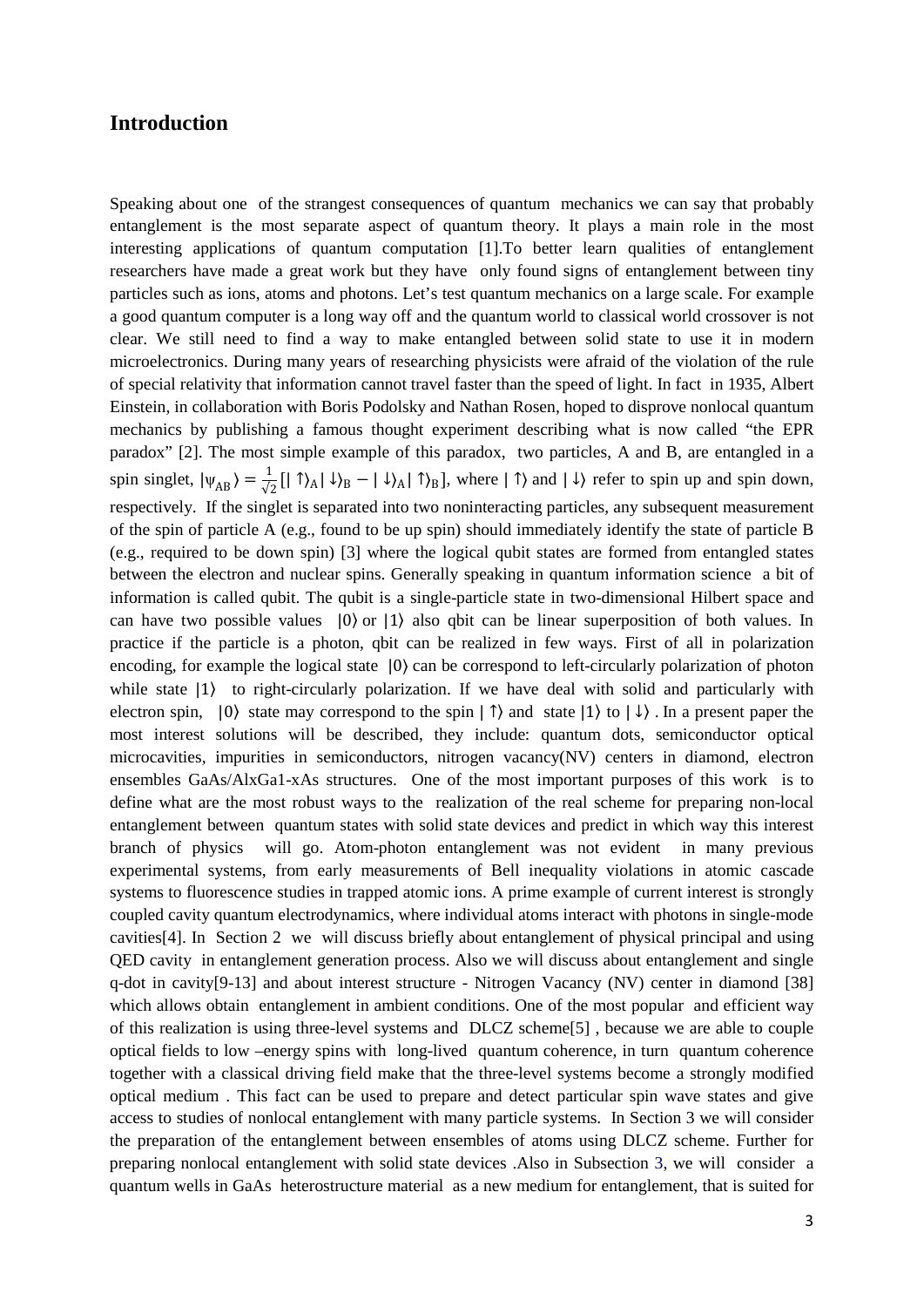realizing such an ensemble of three-level quantum systems and used the same approach of optical control scheme [6]. In Section 4 and Section 5 we will summarize all that was stated and will predict further perspective ways, practical realizations and applications of this field. Finally, we will try to answer to the question – what are the most robust systems and materials for entanglement realization.

#### **1.1. Basic physical principle of entanglement**

Entanglement is a property of a system which consist of two or more [objects](http://en.wikipedia.org/wiki/Physical_body) in which the [quantum](http://en.wikipedia.org/wiki/Quantum_state)  [states](http://en.wikipedia.org/wiki/Quantum_state) of the these objects are linked together. That's why so one system can no longer be sufficiently described without full mention of its counterpart, even through her individual parts are [spatially](http://en.wikipedia.org/wiki/Nonlocality)  [separated.](http://en.wikipedia.org/wiki/Nonlocality) [1, 2]. So, the basic concept is: if for instance we have a pair of particles and the have a twostate [spin](http://en.wikipedia.org/wiki/Spin_%28physics%29) and one must be spin up and the other must be spin down, these two particles can now be called entangled since if it is impossible to fully describe one particle without mentioning the other. This type of entangled pair where the particles always have opposite spin is known as the spin anticorrelated case, and if the probabilities for measuring each spin are equal, you have the [singlet state](http://en.wikipedia.org/wiki/Singlet_state) (1). For example, assume that we have eigenstate  $|\psi\rangle_A = |0\rangle_A + |1\rangle_A$  of system A and eigenstate  $|\psi\rangle_B = |0\rangle_B + |1\rangle_B$  of system B, the following state is an entangled:

$$
|\psi\rangle_{AB} = \frac{1}{\sqrt{2}}[|0\rangle_A|1\rangle_B - |1\rangle_A|0\rangle_B]
$$
 (1)

So if the system is in this state, it is completely impossible to distinguish either of the system *A* or system B and definite pure state. In exchange for, their states are superposed and it means that these systems are "entangled". Now let's imagine that Alice is a viewer for system A, and Bob is a viewer for system B. If Alice makes a measurement in the  $\{0\}$ , 1) eigenbasis of system A, there are two possible outcomes and their probabilities of occurring are equal:

First case: If Alice will measure 0, the state of the system fall down to  $|0\rangle_A|1\rangle_B$ .

Second case: If Alice will measures 1, the state of the system fall down to  $|1\rangle_A|0\rangle_B$ .

If the former occurs, then any occurring after measurement performed by Bob, in the same basis, will always return 1. If the latter occurs, Alice measures 1 then Bob's measurement will return 0 with certainty. Thus, system *B* has been altered by Alice performing a local measurement on system *A*. It should note that the outcome of Alice's measurement is random. Alice cannot decide which state to



**Fig.1.** Scheme of the Nonlocal entangled states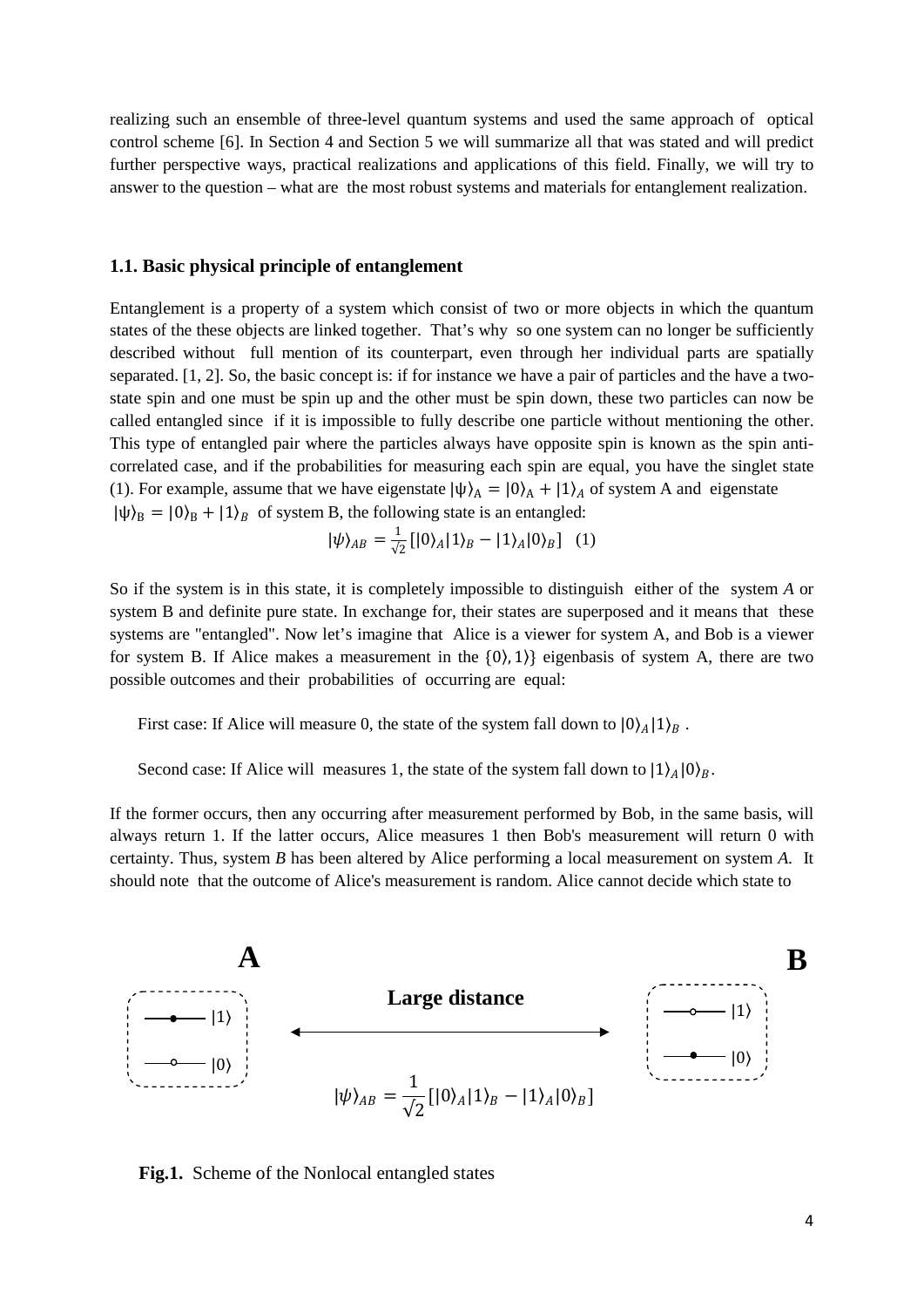collapse the composite system into, and therefore cannot transmit information to Bob by acting on her system. Causality is thus preserved, in this particular scheme Fig.1

## **1.2 Basic principle of entanglement generation scheme.**

As was mentioned before there are several case to realize qbit in quantum information science so that's way it is obvious that possible to realize several types of entanglement. First of all it is entanglement spin and light and good example is quantum entangled states between a optical pulse and the electronic spin:

$$
|\psi\rangle_{SPIN-LIGHT} = c_0 |\uparrow\rangle |0_{pulse}\rangle + c_1 |\downarrow\rangle |1_{pulse}\rangle \qquad (2)
$$

where  $|0_{pulse}\rangle$  and  $|1_{pulse}\rangle$  are states with 0 and 1 photon states(absence or detecting photon),  $|\uparrow\rangle$ and  $| \downarrow \rangle$  are spin states of the system.

The possible alternative ways can be entangled states between a single photon and the electronic spin:

$$
|\psi\rangle_{SPIN-LIGHT} = c_0 | \uparrow\rangle |\sigma_{-}\rangle + c_1 | \downarrow\rangle |\sigma_{+}\rangle \tag{3}
$$

where  $|\sigma_{+}\rangle$  and  $|\sigma_{-}\rangle$  are orthogonal circularly polarized single photon states and  $|\psi\rangle_{SPIN-LIGHT} = c_0 |\uparrow\rangle |v_{\uparrow}\rangle + c_1 |\downarrow\rangle |v_{\downarrow}\rangle$  (4)

where  $|v_{\downarrow}\rangle$  and  $|v_{\uparrow}\rangle$  are two resolved frequencies.

The main goal is realize and observation entanglement between two remotely located system using the entanglement between light and atoms. So the final goal is obtaining two spins states entanglement of two separate system (Fig.1)

$$
|\psi\rangle_{AB} = c_0 | \uparrow\rangle_A | \downarrow\rangle_B + c_1 | \downarrow\rangle_A | \uparrow\rangle_B
$$
 (5)

At the Fig.2 you can see scheme of experiment . It consists of two optical system 1 and 2, each may containing (a single trapped  $\Lambda$  three level atom in cavity [7,8] or without it (Fig.3a) or atomic ensembles of Λ three level atoms and also individual NV centers which incidentally have the similar Λ -type level system) .The photons flow out from both of the systems impinge on the 50/50 beam splitter BS and are detected at the single photon counters  $D_1$  and  $D_2$ . Initially, we assume unit efficiency detectors (we include finite efficiency later).



Fig.2. Two optical systems and two detectors coupled by a beam splitter (BS). Should note that this scheme common for experiments with single atom, single atom without cavity and for atom ensembles and also for NV centers .In section 2 this scheme will be discussed in detail.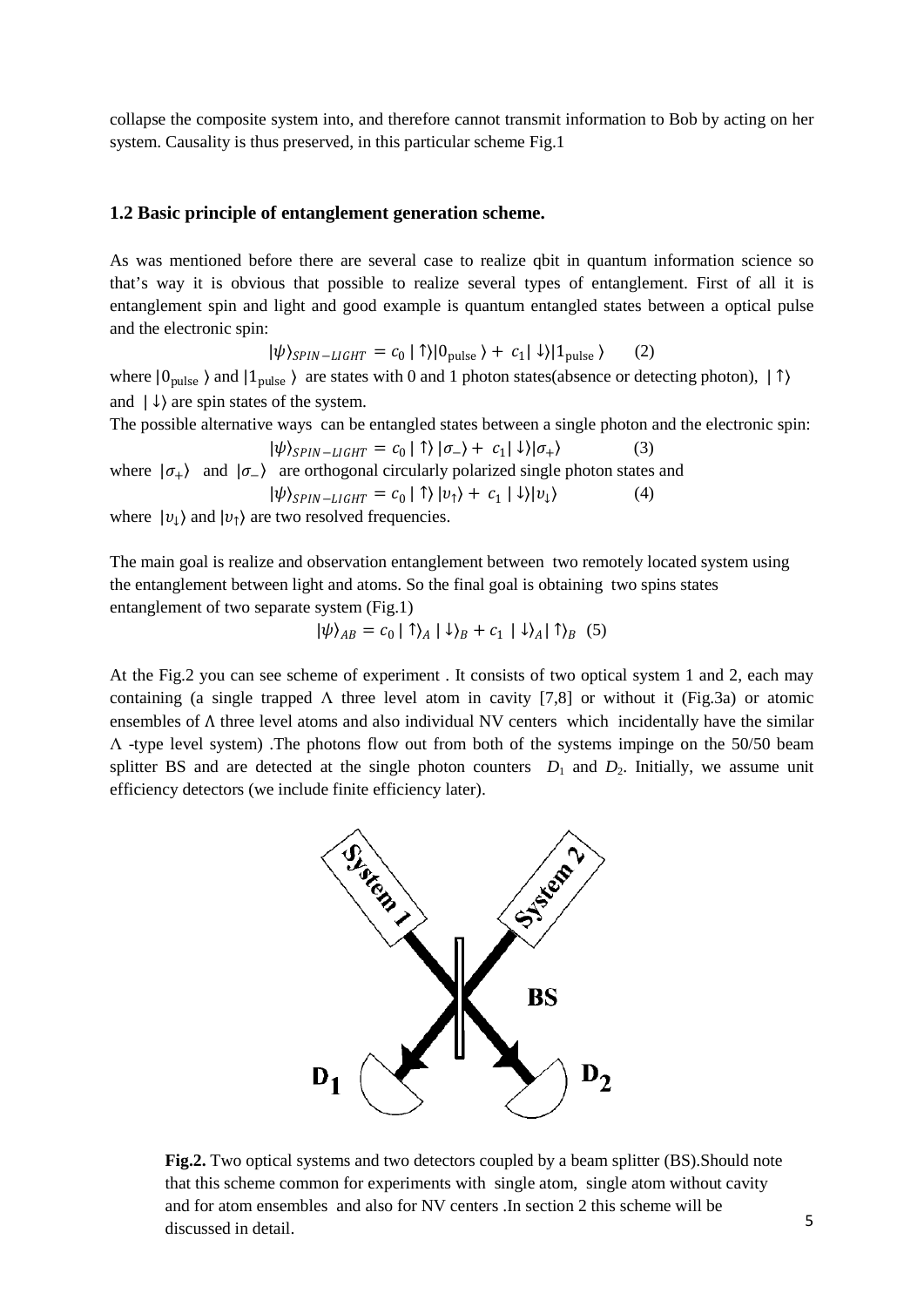Now we will discuss general idea. Assume we have two equal optical systems A and B as was mentioned above and in each system was realized quantum entangled states between a optical pulse and the electronic spin (2). So it is well known fact that quantum state of these two noninteracting systems A and B is possible write as [tensor product.](http://en.wikipedia.org/wiki/Tensor_product) If the first system is in state  $|\psi\rangle_A$  and the second in state  $|\psi\rangle_B$ , the state of the composite system is

$$
|\psi\rangle_A \otimes |\psi\rangle_B \tag{6}
$$

The quantum state of the system before the photons interact on the 50/50 beam splitter is:  $[(\vert \uparrow \rangle_A \vert 0_{pulse} \rangle_A + \vert \downarrow \rangle_A \vert 1_{pulse} \rangle_A) \otimes (\vert \uparrow \rangle_B \vert 0_{pulse} \rangle_B + \vert \downarrow \rangle_B \vert 1_{pulse} \rangle_B)] =$  $[\;|\!\uparrow\rangle_{A}|\!\uparrow\rangle_{\rm{pulse}}\rangle_{A}\;|\!\uparrow\rangle_{B}|\!\uparrow\rangle_{\rm{pulse}}\rangle_{B} \;+\; |\!\downarrow\rangle_{A}|\!\uparrow\rangle_{\rm{pulse}}\rangle_{A}\;|\!\uparrow\rangle_{B}|\!\uparrow\rangle_{\rm{pulse}}\rangle_{B} \;+$  $| \uparrow \rangle_A | 0_{\text{pulse}} \rangle_A | \downarrow \rangle_B | 1_{\text{pulse}} \rangle_B + | \downarrow \rangle_A | 1_{\text{pulse}} \rangle_A | \downarrow \rangle_B | 1_{\text{pulse}} \rangle_B] =$  $\frac{1}{2}(|\Phi^+\rangle_a|\Phi^+\rangle_p + |\Phi^-\rangle_a|\Phi^-\rangle_p + |\Psi^+\rangle_a|\Psi^+\rangle_p + |\Psi^-\rangle_a|\Psi^-\rangle_p)$  (7)

Where  $|\Phi^{\pm}\rangle_{a} = (|\uparrow\rangle_{A}|\uparrow\rangle_{B} \pm |\downarrow\rangle_{A}|\downarrow\rangle_{B})$ ,  $|\Psi^{\pm}\rangle_{a} = (|\uparrow\rangle_{A}|\downarrow\rangle_{B} \pm |\downarrow\rangle_{A}|\uparrow\rangle_{B})$  are the maximally entangled Bell States for atoms. When the photon matched on the 50/50 beam splitter the photons exit on different ports only if there are in antisymmetric state [26]

$$
|\Psi^{-}\rangle_{p} = (\begin{array}{cc} |0_{\text{pulse}}\rangle_{A} & |1_{\text{pulse}}\rangle_{B} - & |1_{\text{pulse}}\rangle_{A} & |0_{\text{pulse}}\rangle_{B}) \end{array} \tag{8}
$$

Therefore, the main idea that in such configuration a detector click implies that one quantum of spin has been created in two systems, but it is fundamentally impossible to determine from which of two systems the photon arrived. In this case the measurement projects the state of the system into an maximally entangled state of two systems.

$$
|\Psi^{\pm}\rangle_{a} = (|\uparrow\rangle_{A}|\downarrow\rangle_{B} \pm |\downarrow\rangle_{A}|\uparrow\rangle_{B})
$$
\n(9)

First of all our working media need to have a long coherence time, because we require both systems to be one sided so that the only leakage of photons occurs through the sides of the cavities facing BS. Also this have to prove strong interactions with photons, for example, a medium with high optical density or a medium inside a high finesse optical cavity. A good point to use atoms trapped in cavities (Fig.3b.) [7,8] but it is necessary to say that using optical cavities is technically demanding. In the next section we will discuss experiments with single atom using cavity QED, single atom without cavity and for atom ensembles,  $D^0$ - $D^0X$  system in n-GaAs structures and also for NV centers.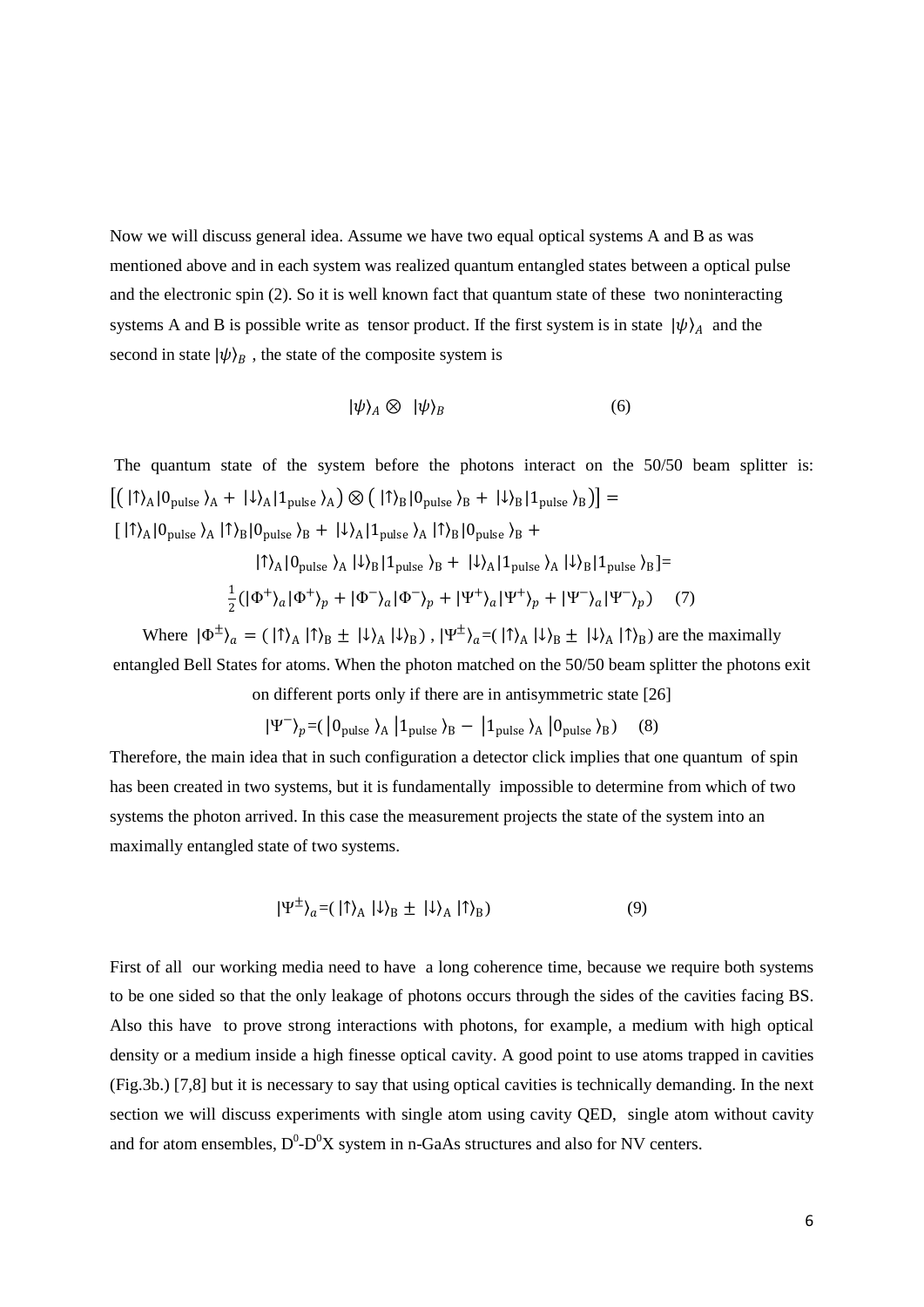We should say that in this work the basic principle of preparation step is always the same, for all experiments that was discussed here, we use three-level system (or sometimes it's called  $\Lambda$  –system).



**Fig. 3.** 

.

- **a)** The  $\Lambda$  three level configuration of the trapped atom are shown. The  $|q\rangle \rightarrow |e\rangle$  transition being driven by a classical laser field with the Rabi frequency  $\Omega$  and the forward-scattered Stokes light from the transition  $|e\rangle \rightarrow |s\rangle$  and this transition being driven by the quantized cavity mode.  $\Delta$  is the detuning of both the classical laser field and the quantized field mode from their respective transitions.
- **b**) Shown is a simple schematic of an atom–cavity system depicting in cavity QED, where  $\Omega \approx g$  ( $\Omega$  is the one-photon Rabi frequency, coherent coupling *g*). Coherent exchange of excitation between the atom and the cavity field proceeds at rate *g*, as indicated by the dashed arrow for the atom and the green arrows for the cavity field.

The three level atoms have two ground states  $|g\rangle$  and  $|s\rangle$  (for instance Zeeman sublevels) and an excited state  $|e\rangle$  are shown in Fig. 3a. Alice and Bob use two types of time evolutions of the atom cavity system as their basic local operations. The first type is initiated by switching on a classical laser field which drives the  $|q\rangle \rightarrow |e\rangle$  transition with a coupling  $\Omega$  (Rabi frequency).

The  $|e\rangle \rightarrow |s\rangle$  transition is driven by the quantized cavity mode of coupling *g*. Both the classical laser field and the cavity modes are assumed to be detuned from their respective transitions by the same amount Δ. Meanwhile this scheme will work for *N* atoms as well. So it means that this Λ three - level configuration is suitable for atom ensembles structures.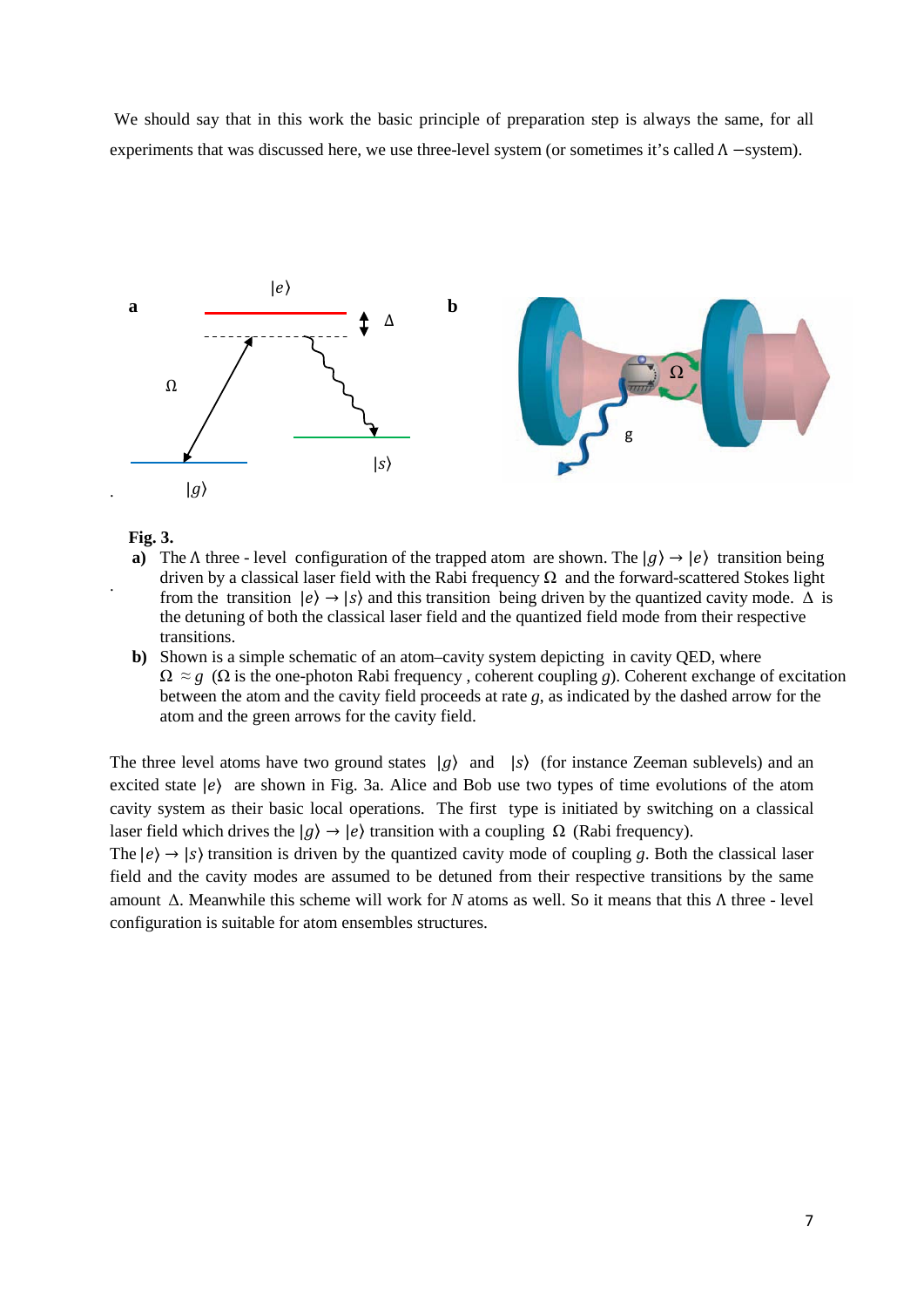#### **Section 2. Experimental Demonstrations**

#### **2.1 Preparation of nonlocal entanglement using single atoms**

In this chapter we consider two remotely trapped atoms, as example trapped  $Rb^{87}$  atom and we will see possible possible realization of the generation and characterization of entanglement between the spin of a single trapped  $Rb^{87}$  atom and the polarization of a photon at a wavelength of 780 nm and as consequence realization of entanglement of two remote qubits. Entanglement between the internal atomic state and the polarization of the photon is generated in spontaneous decay in a  $\Lambda$  - type transition. For these purposes our of our experiment we have to satisfy the following criteria:

- First of all, presence of stable ground states which are suitable for encoding a qubit and which have preferably a simple structure.
- Our atom should have qubit states which form a  $\Lambda$  -type system with an excited state for the generation of entanglement.
- The optical transitions for cooling, preparation have to be accessible with present laser Technology.



#### **Fig. 4.**

Energy levels of Rb<sup>87</sup>. Ground level  $5^2S_{1/2}$  and the first two exited levels <sup>2S1</sup>/2 and the first two exited levels  $5^{2}P_{1/2}$  and  $5^{2}P_{3/2}$  with their respective splitting are shown. The qubit is encoded in the  $|F = 1,mF = \pm 1$  states of the ground level. Also the Bloch sphere represents atomic qubit states. Picture from [49].

Alkaline metal is very promising element for criteria that mentioned above. So element  $Rb^{87}$ , which is an alkaline metal with a single outer electron. It has a nuclear spin  $I = 3/2$  leading to the ground state  $5^{2}S_{1/2}$  with a hyperfine splitting in F=1 and F = 2 (see Fig. 4). The F = 1 and F = 2 hyperfine levels consist of 3 and 5 Zeeman substates respectively. The first exited state is split because of the interactions of  $5^{2}P_{1/2}$  and  $5^{2}P_{3/2}$  states with their corresponding hyperfine and Zeeman structure. For the ground hyperfine substates, for convenience, we will use the symbol  $|F, m_F\rangle$  and for excited states  $|F', m_F'\rangle$ . The optical dipole transitions from the ground state into exited states  $5^2P_{1/2}$  and  $5^2P_{3/2}$ are called the D1(780 nm) and the D2(795 nm) transitions, respectively. Our qubit is encoded as the two long lived Zeeman states  $|F = 1, m_F = -1\rangle$  and  $|F = 1, m_F = +1\rangle$ , which are degenerate when magnetic field is absent. And these states correspond to the combined atomic spin  $|\uparrow\rangle$  and  $|\downarrow\rangle$  and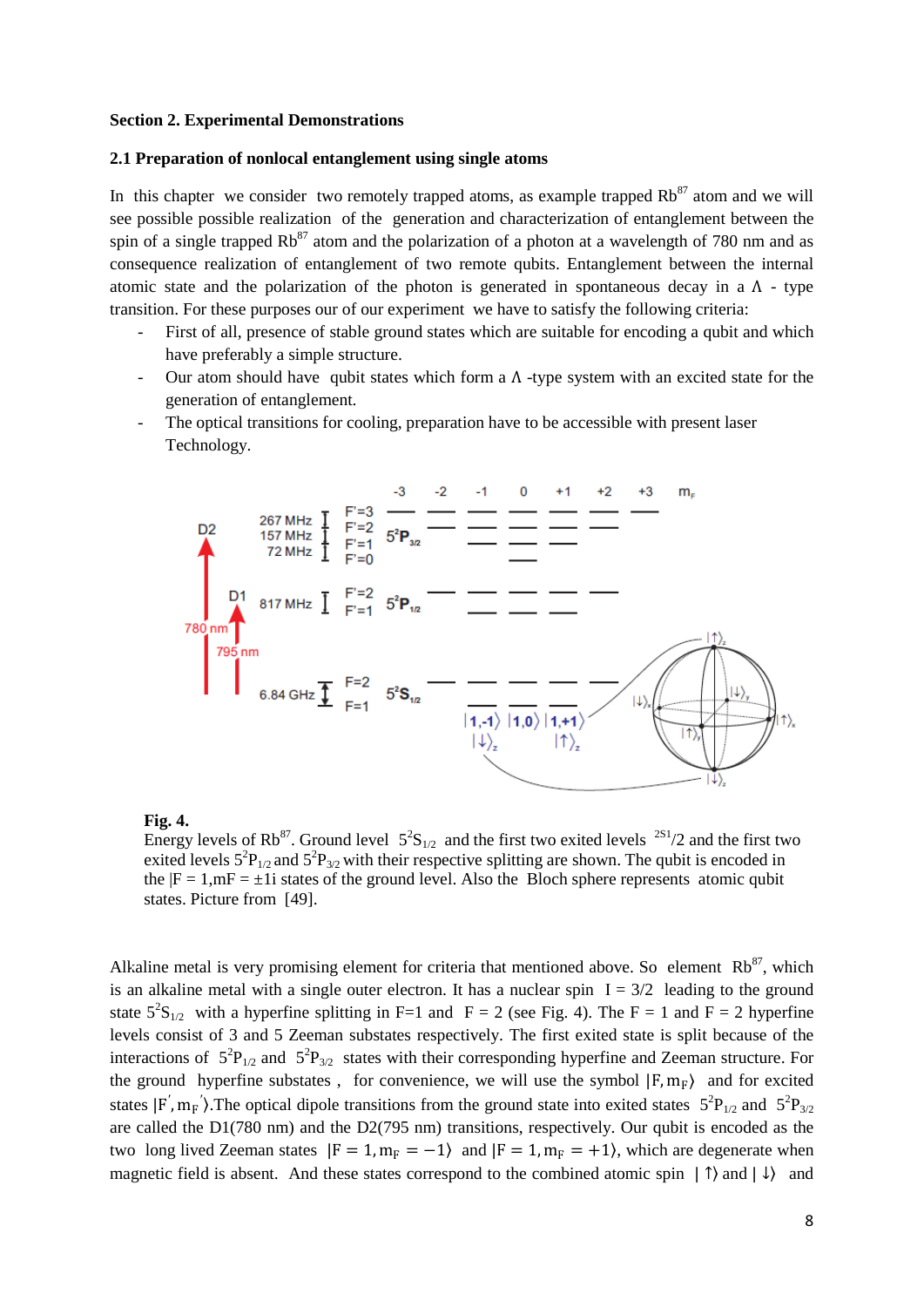they together with a selected state  $5^{2}P_{3/2} |F' = 0, m_{F'} = 0$  form a  $\Lambda$  – type system, as was mentioned previously is a crucial point for the the generation of atom-photon entanglement.



**Fig. 5. Principle of atom-photon entanglement.** The exited atomic state  $|F' = 0, m_F' = 0\rangle$  has three possible optical decay channels. The polarization of the emitted photon is entangled with the final state of the atom. Coupling the emitted light into a single-mode fiber suppresses the collection of photons from the  $\pi$ -decay. The common optical axis of the objective and of the optical fiber define the quantization axis z. Picture from [49].

The principle of atom-photon entanglement is the same as was described in paragraph 1.2. In this case atom photon entanglement is generated in the spontaneous decay exited atomic state(see Fig. 5) from the state  $5^{2}P_{3/2}$   $F' = 0$ ,  $m_{F}' = 0$ ) (lifetime 26 ns) . Atom will decay optically into the state F=1, decay into two states  $|F = 1, m_F = -1\rangle$  and  $|F = 1, m_F = +1\rangle$  which leads to emission of  $\sigma_+$  or  $\sigma_+$ photons (left or right circularly polarized respectively) while transition to the state  $|F = 1, m_F = 0\rangle$ correspond to  $\pi$ -polarization emitting photon(due to the law of conservation of angular momentum), expectation value of  $\pi$ -photon equal to zero. As far as the system of the atom together with the emitted photon is closed, the emission process is coherent. In particular the total system after the emission is in a pure state (the same as formula (3) in section 1.2):

$$
|\psi\rangle_{\text{SPIN}-\text{LIGHT}} = \frac{1}{\sqrt{2}}(|1,-1\rangle|\sigma_{+}\rangle + |1,+1\rangle|\sigma_{-}\rangle) \tag{10}
$$

The restriction of the two decay channels leads to the generation of a perfectly entangled state between the atomic qubit encoded in the spin and the polarization of the photon. Also it is necessary to say that this generation process is probabilistic because the spontaneous emission is not directed.

It is very important to say about state selectivity problem. Actually method which is called STIRAP(stimulated Raman adiabatic passage) are very efficient method for separate of the hyperfine levels  $F = 1$  and  $F = 2$ , and that's why it helps to remain problem is to distinguish between arbitrary superpositions in the qubit subspace {  $|1, -1\rangle$ ,  $|1, +1\rangle$  }. Particularly what is needed that transfers a selected superposition to the  $F = 2$  level shouldn't affect to the other one.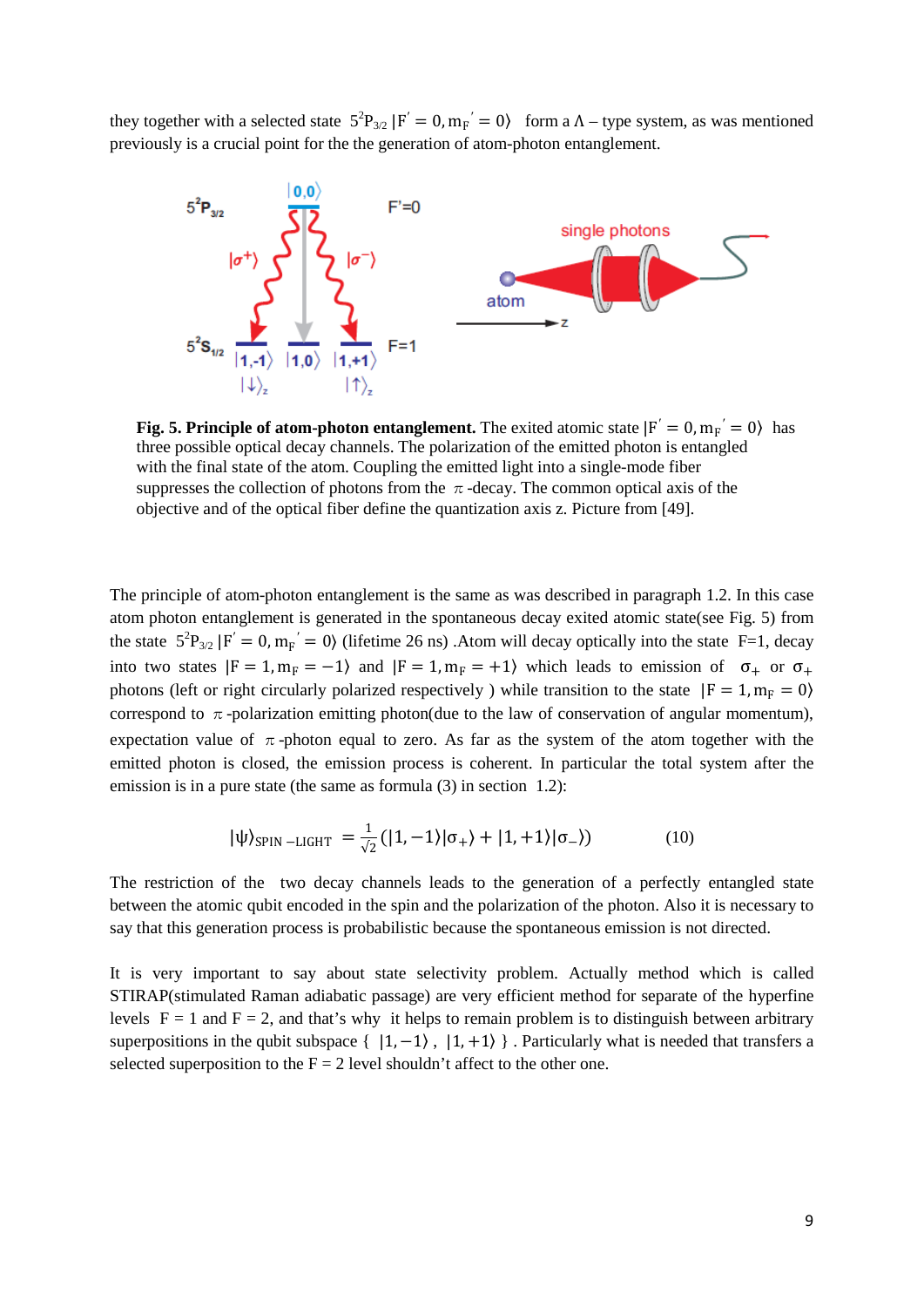

**Fig. 6.** Illustration of STIRAP Principle.

- **a)** The initial state  $|g\rangle$  and the final state  $|s\rangle$  are coupled to an excited state  $|e\rangle$  by two fields with Rabi frequencies  $Ω_1$  (historically called pump) and  $Ω_2$  (Stokes).<br>b) State selectivity of the STIRAP process for the cases of circular p
- **b)** State selectivity of the STIRAP process for the cases of circular polarization of the STIRAP light.
- **c)** (Linear polarization). For each polarization of the applied STIRAP light there exist a bright state  $|b\rangle$ , which is transferred, and a dark state  $|d\rangle$ , whose transfer is forbidden. Picture from [49].

STIRAP is a efficient method for transfer of population between two states. At the Fig. 6.(a).  $\Lambda$  – type system depicted with two ground states  $|g\rangle$ ,  $|s\rangle$  and one exited state  $|e\rangle$ . These levels are coupled resonantly by two light fields  $STIRAP_1$  and  $STIRAP_2$  with respective Rabi frequencies  $\Omega_1$ and  $\Omega_2$ . In order to select the measurement basis of our qubit Fig 6 (b),(c) the transferring process has to distinguish between superpositions of states in the  $\{ |1, -1\rangle, |1, +1\rangle \}$  space. This can be achieved by using selection rules of atomic transitions. Any polarization of the  $STIRAP<sub>1</sub>$  light field can be expressed as a superposition of  $\sigma$ + and  $\sigma$ − polarization. There exists a superposition of  $|1, -1\rangle$  and  $|1, +1\rangle$  states which couples to this field, this state is called a bright state  $|b\rangle$ . The orthogonal superposition does not couple to the field and is called a dark state  $|d\rangle$ . Under these conditions the bright state |b〉 will evolve as described in the previous section (i.e. it will be transferred) while the dark state  $|d\rangle$  ideally stays unchanged. The next problem for this experiment is creation a trap for single neutral atoms. For the experimental realization of atom-photon entanglement, as well as for any experiment with a single atom, the first requirement is to trap and to isolate a single atom. Furthermore the atom has to be accessible for manipulation and detection. The trap has to provide sufficient holding time and to preserve the internal atomic state. The possible candidates for trapping of single atoms are magnetooptical trap (MOT), magnetic trap and optical dipole trap. The MOT relies on forces resulting from scattering of light, and therefore does not preserve the internal state. The magnetic trap is state dependent - it uses magnetic polarization of the atom, so it can not trap both of the Zeeman states which constitute the qubit. The only available trapping principle which is capable to fulfill our requirementsis based on the optical dipole force. The progress entanglement observation between a single trapped atom and a single photon was reported [44]. In this experiment was shown a effective fidelity of this experiment  $F=0.87 \pm 0.01$ . Now we will think about towards the verification of the entanglement between the two distant atoms. As we told above to realize the remote entanglement of atomic qubits we need realize two basic principles: atom-photon entanglement, and quantum state transfer from an atomic to a photonic qubit. Lets estimate what parameters should we have to transfer of atom-photon entanglement into remote atomic qubit entanglement. So the two photons are brought together and serves to swap the entanglement to the atoms[45**]**. If we use the average fidelity observed in experiment [45] and extrapolate results of recent two-photon interference experiments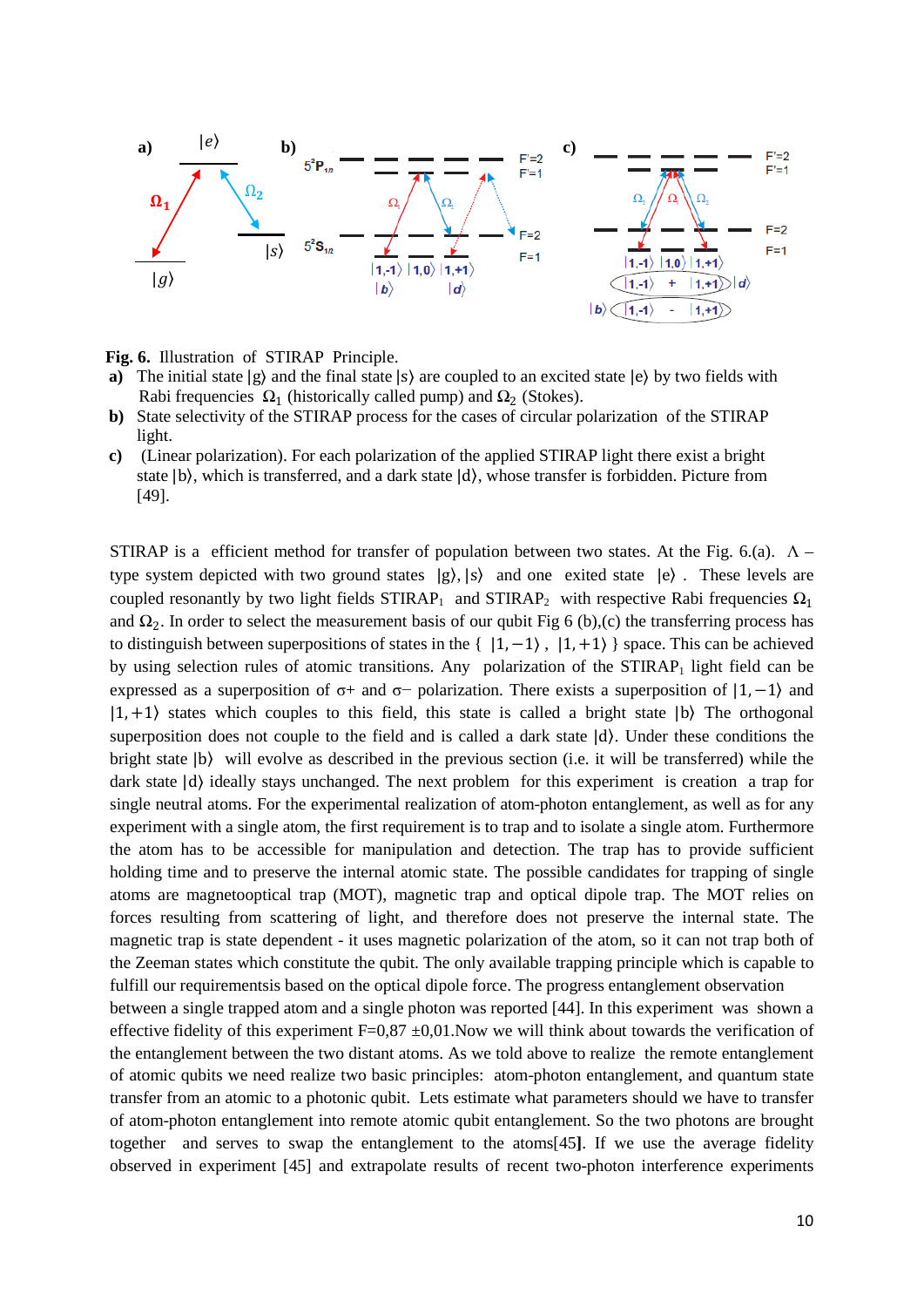[46], we derive an expected atom-atom fifelity of  $F_{\text{at-at}}=F_{\text{at-ph}}^2$ . The next it is possible to make estimation what the minimum distance of the atoms should be, it is clear that it determined by the duration of the atomic state detection. In generally, the atomic state collapses by scattering photons from the detection laser for 350 ns. Together with the STIRAP process, this yields an overall measurement time of less than 0,5  $\mu$ s and requires a separation of the atoms of 150 m. Thereby, it is possible to expect the generation of one entangled atom-atom pair per minute, because the atomic state detection has to be performed only when a photon pair event is registered, the repetition rate will be significantly higher than expected from the square of the success probability of atom-photon generation , by 3 standard deviations would require approximately 7000 atom pairs at the expected fidelity of 0.74. So we are able to detect our generation of entanglement within a total measurement time of 12 days actually it is not that what we are expecting!

Actually it is possible to combined this experiment with high-*Q* cavities to enhance the collection efficiency .One of the best realization of entanglement of two fixed single-atom which was separated by one meter was proposed in work [48] .The scheme was identical but instead Rb was used ions of a [rare earth element](http://en.wikipedia.org/wiki/Rare_earth_element) Yb. In each of two congeneric radio-frequency ion traps was a single  $171\text{Yb}^+$  ion.



**Fig. 7. a**) Correspond energy levels for  $_{171}Yb^+$ . The  $^2S_{1/2}{}^2P_{1/2}$  transition is driven by light at 369.5 nm. When system excited to <sup>2</sup>P<sub>1/2</sub>, the ion can decay to the <sup>2</sup>D<sub>3/2</sub>. A diode laser at 935.2nm pumps the ion out of this state through the  ${}^{3}D[3/2]_{1/2}$ . **b**) Two ions are trapped in independent vacuum chambers separated by approximately 1 m. Spontaneously emitted photons from each ion further are coupled into single mode fibres. The polarization of each photon is defined with respect to the applied magnetic field B oriented perpendicularly to the collection direction. The output of each fibre is spatially mode-matched on a 50/50 non-polarizing beam splitter leading to an interference contrast of greater than 97%. Picture from [48].

It is necessary to say that with an experiment [48] repetition rate was  $R=5.5x10^5 s^{-1}$ , this fact guarantees that entanglement event can be detected approximately every 8.5 min.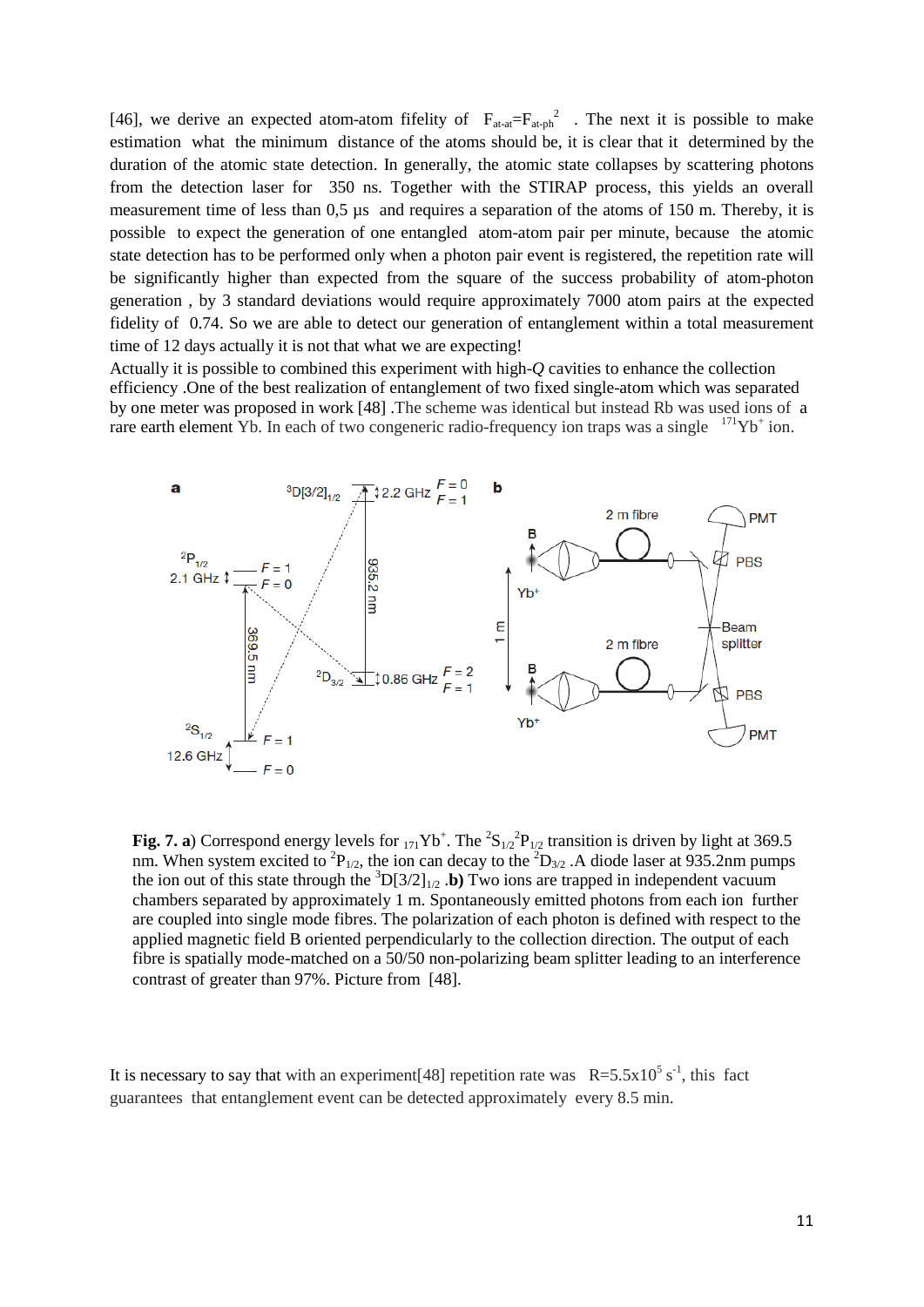#### **2.2. Preparation of nonlocal entanglement using QED cavity**

Cavity [quantum electrodynamics](http://en.wikipedia.org/wiki/Quantum_electrodynamics) (cavity QED) is the study of the interaction between light confined in a reflective cavity and atoms or other particles, under conditions where the quantum nature of light [photons](http://en.wikipedia.org/wiki/Photon) is significant. At the forefront of efforts to achieve strong, coherent interactions between light and matter has been the study of cavity QED [9]. Trapping of single atoms in high-*Q* cavities [10] opens up exciting possibilities for the observation and manipulation of the dynamics of single particles and for control of their interactions with single-mode photons [11, 12].The first experiment to achieve strong coupling in cavity QED with trapped atoms was that of [11], which reported trapping lifetimes of 28 ms. By now, this experiment has attained much longer trapping times, with recent work demonstrating lifetimes in excess of 1 s [12]. The 'strong coupling regime' of cavity QED is obtained when the rate of absorption or emission of a single photon by the atom is more rapid than any of the rates of loss  $g \gg \kappa$ ,*γ* (where *γ* is the atomic decay rate to modes other than the cavity mode and *κ* is the decay rate of the cavity mode itself and 2*g* is the one-photon Rabi frequency). In this case, an excited atom in an initially empty cavity will emit one (and only one) photon, which can then be trapped and reabsorbed again (at rate 2*g*), a phenomenon known as vacuum Rabi oscillations. The presence of the cavity has made the spontaneous emission from the atom, usually an irreversible process, into a coherent and reversible oscillation. In both the optical and the microwave domains, strong coupling of single atoms and photons has been achieved by using electromagnetic resonators of small mode volume with quality factors  $Q \approx 10^4$ . In the past three decades, a variety of approaches have been used to achieve strong coupling in cavity QED[13]. In the optical domain, aroute to strong coupling is the use of high-finesse optical resonators ( $F \approx 10^{5} - 10^{6}$ )



**Fig.8**. Schematic illustration of the atom–cavity microscope. Cold atoms are delivered to the cavity mode by releasing the contents of a magneto-optic trap (MOT) a few millimeters above the cavity. Fabry–Perot cavity, which is shown schematically. The cavity length  $l = 10 \mu m$ , waist  $w_0 = 12 \mu m$ transverse to the cavity axis, and finesse  $F \approx 5 \times 10^5$ . The supporting structure allows active servo control of the cavity length to  $\delta l \approx 10^{-14}$  m. Facilitated atomic trapping times T = 0.5 ms. Figure from [13].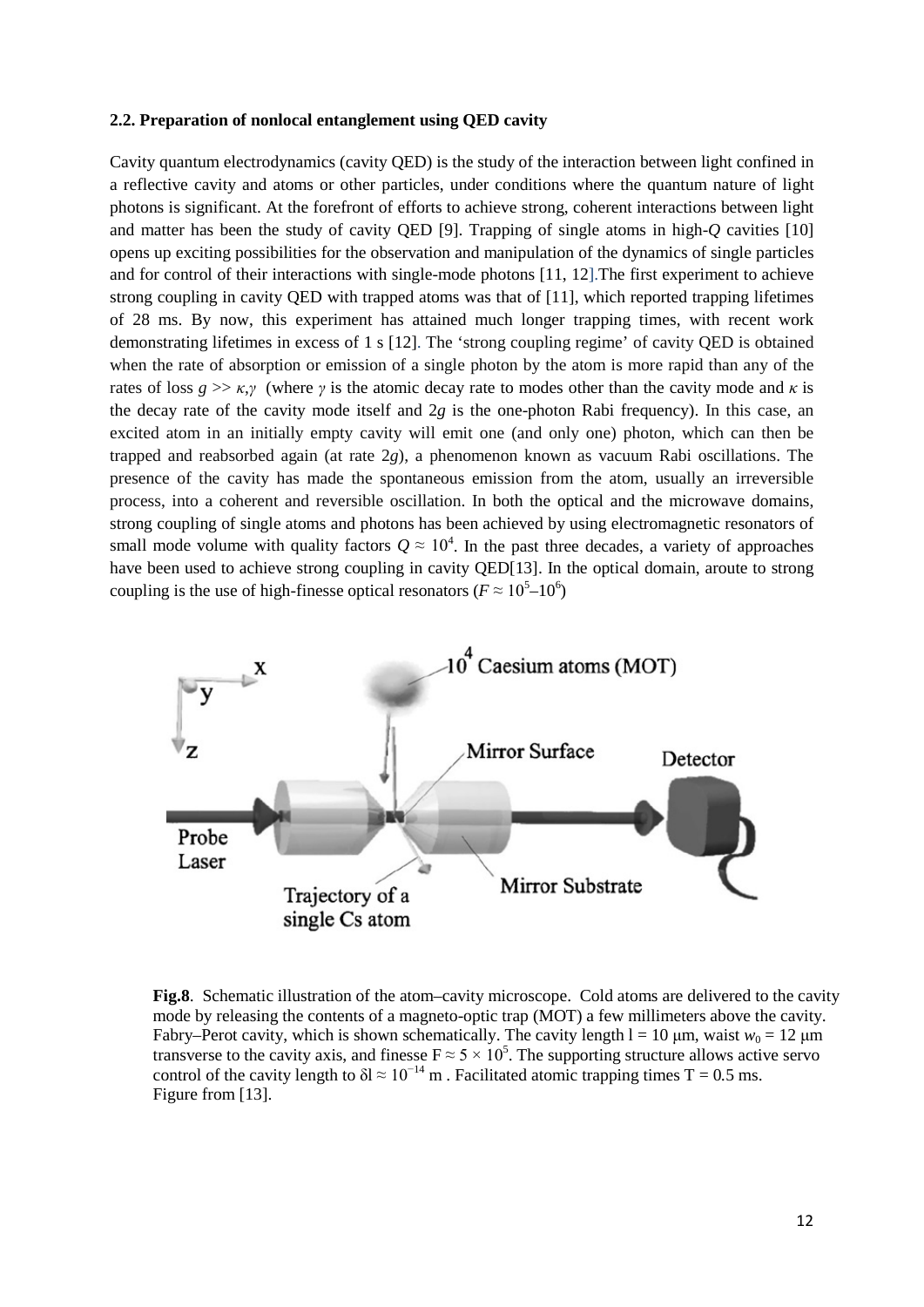Extensions of cavity QED to other systems[14] include quantum dots coupled to micropillars and photonic bandgap cavities[15, 16] and Cooper pairs interacting with superconducting resonators (that is, circuit QED [17]). And through its ability to use photons to communicate between several qubits, circuit QED may help to bring about more complex quantum systems with superconducting circuits*.*  Semiconductor structures offer the unique capability of permanently positioning a QD in the middle of a nanocavity. The work of [15] describes the history of realizing vacuum Rabi splitting (VRS) in the single-QD.The great appeal of micro-QD and nanocavities is that they can be easily and monolithically fabricated, which in turn increases their suitability for large-scale integration into morecomplex arrays and circuits. Almost every type of microcavity structure has been considered in the quest for SQD VRS, including micropillars, microdisks, photonic-crystal-slab nanocavities. Fig. 5 summarizes the three recent experiments[18–20] demonstrating SQD VRS and compares them with VRS due to a single trapped Cs atom.



Fig. 5. This picture depicts comparison of systems exhibiting vacuum Rabi splitting using a single oscillator: a single trapped atom[21] or a single QD in a photoniccrystal-slab nanocavity[18], in a micropillar[19], or a microdisk[20]. Figure from [15].

One possible way to realize nonlocal entanglement with using quantum dot in cavity was described in [22]. In this work, was proposed and developed the theory of realization an integrated solid-state device that enables pronounced entanglement between macroscopically separated quantum dots onchip. The Bell states was generated by a single photon source, where the single photons are first split by a 50%*−*50% beam splitter, and then undergo a different phase delay (0 or π), which then excited the pair of QDs. More elaborate schemes could, in principle, send in an incident field through a leaky waveguide mode, that could prepare the QDs pair in the correct superposition state.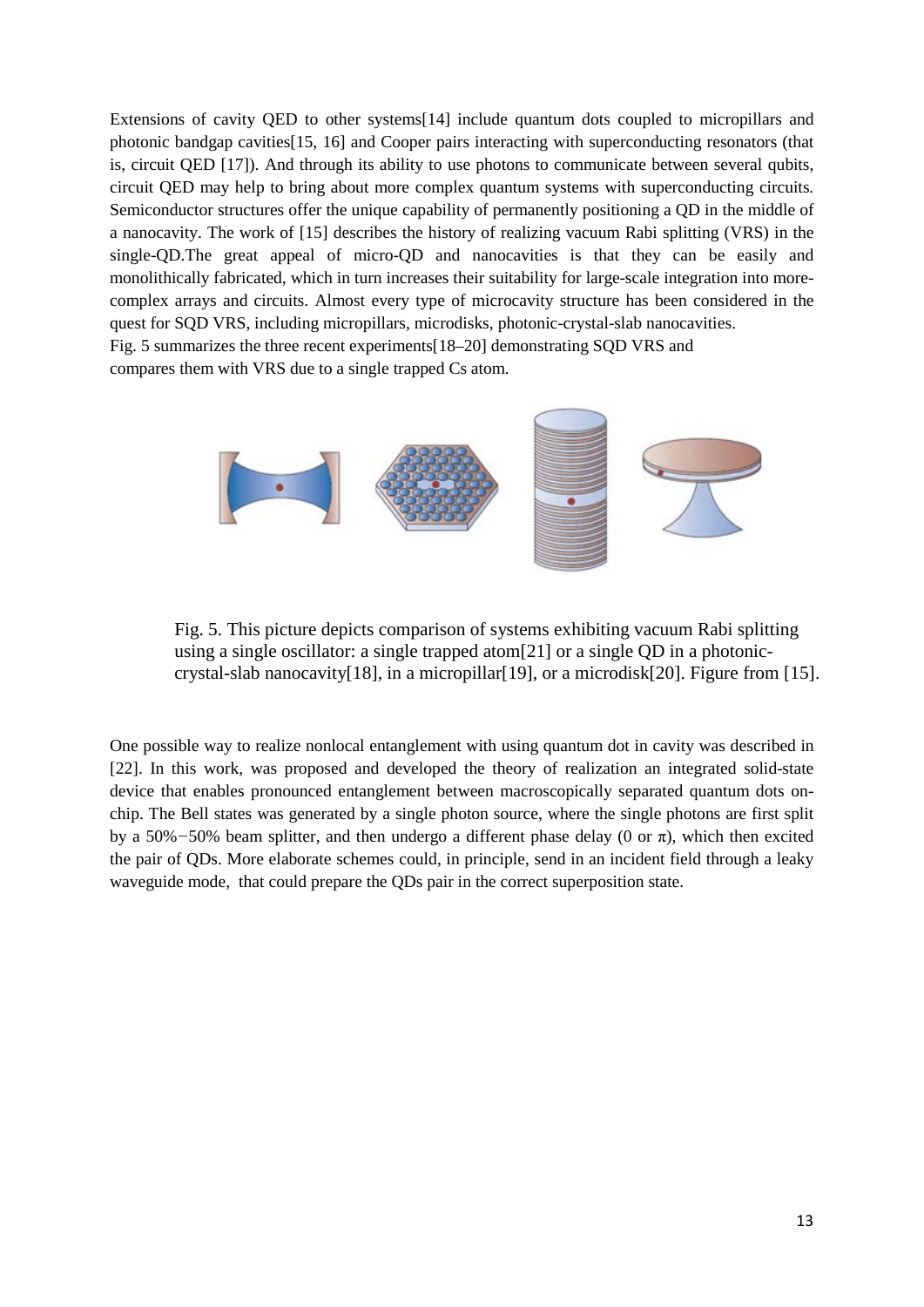

Fig. 6. Schematic diagram of system, which is composed of two cavities and one waveguide, with one quantum dot in each cavity. The distance between the two cavities is *L*, and as an example, was shown that q-dot *a* is initially excited and q-dot *b* is in the ground state. Picture added from [22]

Experimentally, the quantum dots are usually optically excited far off resonance, and the initial excitons are created incoherently. While the usual coupled-quantum dots entanglement distance between excitons is only about 10 nm, here we obtain a macroscopic entanglement by indirect cavitycavity coupling, via the integrated waveguide. Furthermore, this macroscopic entanglement has the added advantage that the coupling phenomena can be probed by measuring the individual cavityemitted light spectra . Cavity-QED coupling between two QDs in a single PC cavity [23] has also been shown to lead to sizable entanglements for QDs that are coupled nearby to the same cavity. For single ODs, at low temperatures of  $T = 4K$ , even for regular (non-cavity) structures, the exciton relaxation is typically dominated by radiative decay, and the non-radiative decay times, so this experiment demands He temperatures that without doubt is a huge drawback for industrial applications. One of the advantages of this experiment was fact that large for the large cavity separations, the vacuum Rabi oscillations are suppressed, and for  $L = 300 \mu m$ , a clear retardation feature of around 10 ps is observed. When L is increased to a larger value of 300 µm, the entanglement peak is still reasonable  $(\sim 0.3)$ . While the usual coupled-OD entanglement distance between excitons is only about 10 nm, here was shown a macroscopic entanglement by indirect cavity-cavity coupling, via the integrated waveguide. For our aim, it is very interesting experiments, because macroscopic entanglement is our goal, despite that fact that it was shown that nonlocal entanglement could be realize on scale 300 µm and only but entanglement dynamics will be robust for up to several hundred picoseconds but it shows that effective "QD molecules" can be formed over several hundred microns and using these systems to have a rich dot-cavity and dot-dot coupling dynamics. The coupled-cavity OED technique facilitates a way to test the violation of the Bell inequality and quantum entanglement by looking at the emitted light spectrum above each dot-cavity pair.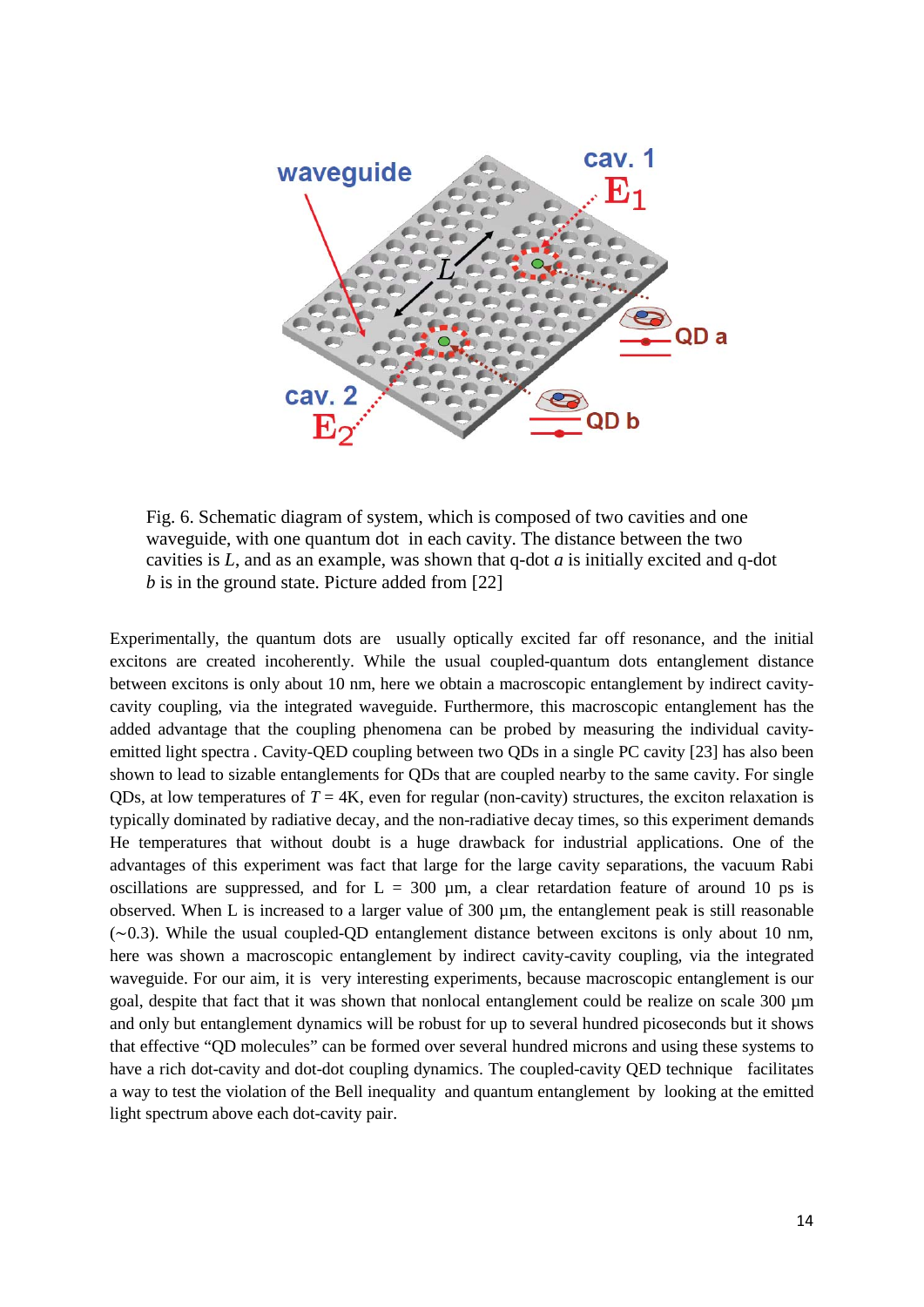#### **2.3. Nitrogen Vacancy (NV) center in diamond**

First of all robust entanglement at room temperature is a necessary requirement for practical applications in quantum technology. Should note that the in most technique today phonons are one of the main sources of decoherence for solid-state quantum objects, and hence recent demonstrations of strong coherent coupling between optically active quantum systems have been done at low temperature, and today it is the biggest drawback. One of the exception to this general rule is the nitrogen-vacancy (NV) defect in diamond [35]. If add to this fact a long coherence time of electron spin we are able to create unique solid-state qubit which can be implanted in diamond and this system allows to get a good optical redout of single atom spin. The structure of the NV colour centre is shown in Fig. 7a. It consists of a nitrogen and a vacancy in an adjacent lattice site. Consider a system involving an NVelectron spin interacting with a single proximal  $^{13}$ C nuclearspin (Fig. 7c). When the electron is in the  $m_s = 0$  state, the hyperfine interaction vanishes. When the electron is in the m<sub>s</sub> = 1 state, the hyperfine interaction introduces a splitting  $\omega_1$  between the nuclear spin states  $\{|1, \downarrow\rangle, |1, \uparrow\rangle\}.$  Therefore we can selectively flip the electron spin state conditional on the nuclear spin. If we apply a weak magnetic field perpendicular to the nuclear spin quantizetion axis, the nuclear spin precesses at the Larmor frequency  $\omega_l$  when the electron spin is in the m<sub>s</sub> =0 state. When the electron spin is in  $m_s = 1$ , the large hyperfine splitting  $\omega_1$  prevents Larmor precession. By selectively

driving a pulse on one hyperfine transition  $|0, \downarrow\rangle \leftrightarrow |1, \downarrow\rangle$ , and then waiting for a time  $\tau = \pi/\omega_l$ , we can map a nuclear spin superposition onto the electron spin,  $|0\rangle \otimes (a|\downarrow\rangle + \beta|\uparrow\rangle) \rightarrow |\downarrow\rangle \otimes (a|1\rangle + \beta|0\rangle)$ . To investigate the degree of independent control over the two coupled qubits, authors studied the nuclear spin evolution under the optical excitation used to polarize and measure the electron spin qubit. A nuclear spin state ( $|\uparrow\rangle + |\downarrow\rangle$ )/  $\sqrt{2}$  or  $|\uparrow\rangle$  was prepared by initializing into  $|\downarrow\rangle$  and allowing the spin to precess for either  $\tau/2$  or  $\tau$ . Finaly it was estimated the coherence properties in contrast to the electron spin, which dephases on a time scale  $T_{2e^*} \sim 1$  ms for this NV center, the nuclear spin free precession signal persisted out to ~0.5ms.



Fig. 7 **a)** The structure of the NV color centre is shown. It consists of a nitrogen and a vacancy in an adjacent lattice site. **b)** Schematic diagram of Dipolar coupling of NV spin with  ${}^{13}C$ . **c**) Level diagram for the coupled spin system formed by the NV electron spin and a nearby 13C nuclear spin. A single electron spin transition |0〉 to |1〉 is addressed with resonant microwaves (MW), and hyperfine structure associated with the  ${}^{13}C$  spin states  $|\uparrow\rangle$ ,  $|\downarrow\rangle$  can be resolved within this transition. Figure from [35].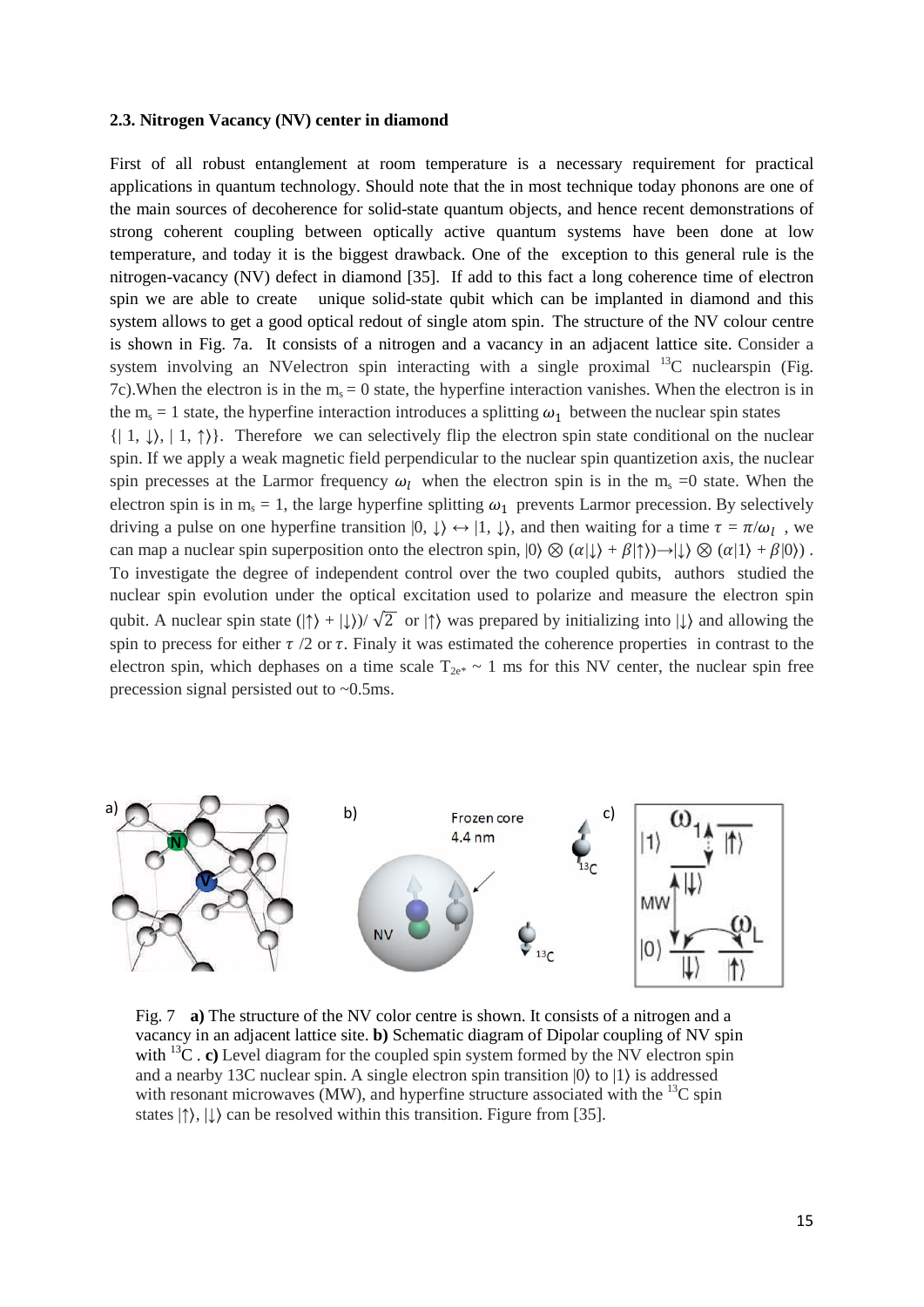Entanglement between an optical photon and a solid-state spin qubit was shown [36]. It was shown that nitrogen-vacancy (NV) is a promising candidate for realization of nonlocal entanglement in solid state devices. At this experiment was shown that the ground state of the negatively charged NV centre is an electronic spin triplet with a 2.88-GHz zero-field splitting between the magnetic sublevels  $|m_s = 0\rangle$  and  $|m_s = \pm 1\rangle$  states with long coherence times near 1.8 ms at room temperature.



**Figure 9.** Scheme for spin-photon entanglement realization. Λ-type three level system decays to two different spin states through emission of orthogonally polarized photons, resulting in spin-photon entanglement.

It is necessary to say that the entanglement generation succeeds with probability  $p \approx 10^{-6}$ . We also could to estimate entanglement probability from of pairs of remote quantum registers. As this measurement can be done by coincidence measurements on a pair of photons emitted by two remote centres. So such entanglement generation over distance L is proportional to  $p^2 \frac{\gamma T}{1+\gamma \tau}$ , where  $\gamma \approx 2\pi \times$ 15 MHz is the spontaneous decay rate of the NV centre,  $\tau = L/c$  is the photon travel time, c is the velocity of light and T is memory lifetime. For experiment realization spim memory time could be extended to hundreds of milliseconds using spin echo-techniques. For example by using a photonic crystal nanocavity the potential rate for spin-spin entanglement generation can be about 1MHz for  $\tau < 1/\gamma$  and a few hertz for  $\tau$  corresponding to  $L \approx 100 \ km$ , resulting in  $p^2 \frac{\gamma T}{1+\gamma \tau} \ge 1$ . So we can claim that our ability to control interactions between NV centres and quantum light fields demonstrates that all-optical spin control, non-local entanglement can be implement using long-lived solid-state qubits.

#### **2.4 . Entanglement with atomic ensembles**

As was mentioned before the system that was described in section 2.2 will work for *N* atoms as well. So a realistic scheme for entanglement distribution by way of a quantum-repeater architecture was proposed by Duan, Lukin, Cirac and Zoller and is known as the DLCZ protocol [5]. The DLCZ protocol is based on ensembles of *N*a identical atoms (blue) with a *Λ*-level configuration, as shown in the figure (Fig.9.b.). The metastable lower states  $|g\rangle$  and  $|s\rangle$  can be, for example, atomic hyperfine states of the electronic ground level to ensure a long lifetime for coherence (Zeeman sublevels). All atoms are initially prepared in state  $|g\rangle$  with no excitation.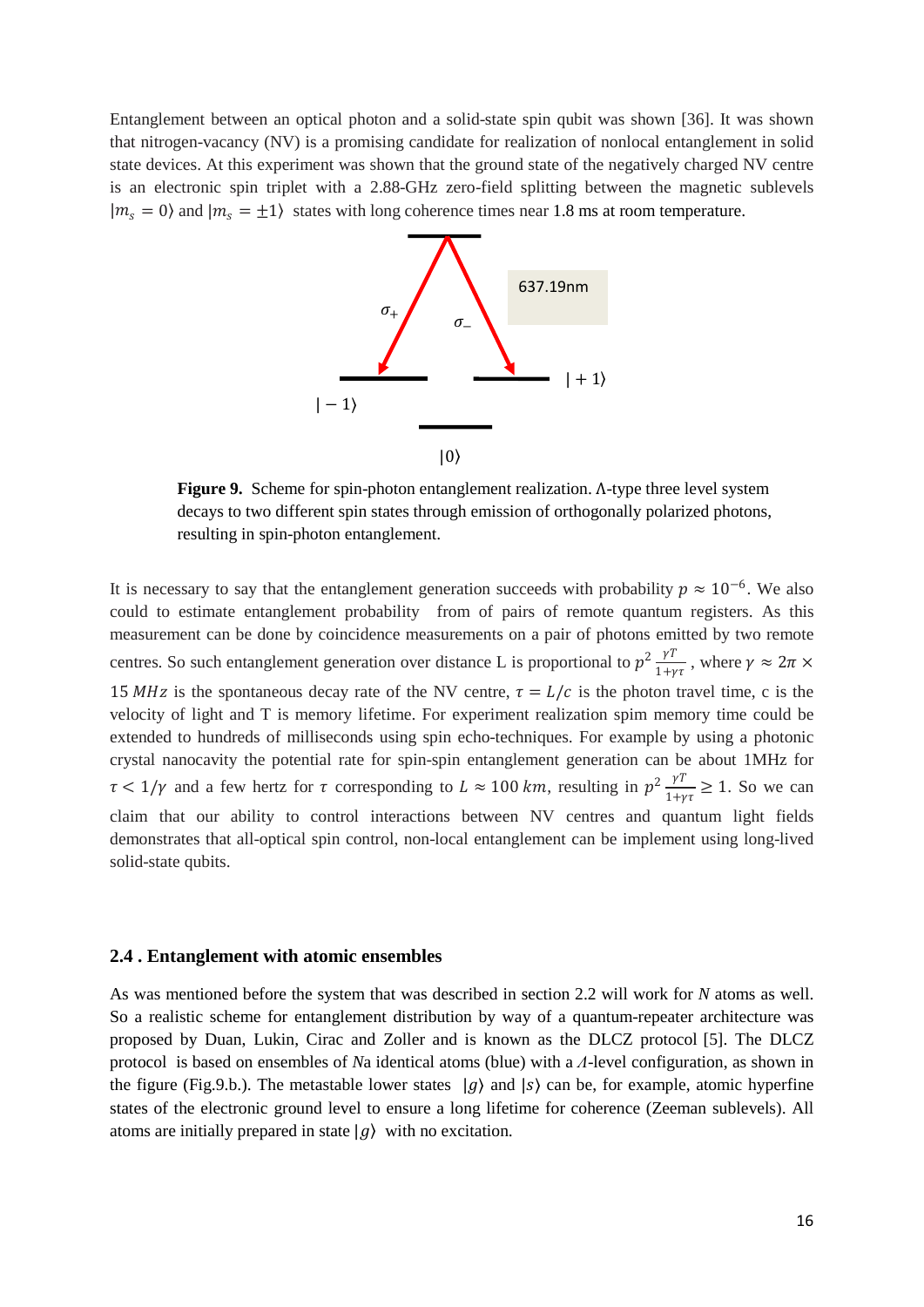

**Fig.9. a)Scheme of measurement-induced entanglement between two atomic ensembles[5,24], L and R,** is shown. **b)** The Λ three level configuration of the trapped atom are shown. Result is an entanglement state of two ensembles: after interference at BS it is impossible to determine where Stokes photon came from.

Long lifetimes for the relevant coherence have been observed both in a room-temperature dilute atomic gas [25, 26] and in a sample of cold trapped atoms [27]. To facilitate enhanced coupling to light, the atomic medium is preferably optically thick along one direction. This can be achieved either by working with a pencil-shaped atomic sample [25] or by placing the sample in a low-finesse ring cavity [28].Synchronized laser pulses incident on the ensembles (denoted write beams, blue arrows) generate small amplitudes for optical fields from spontaneous Raman scattering [29] these fields are denoted  $1_L$  and  $1_R$  (red arrows). These fields interfere at a 50/50 beam splitter, with outputs directed to two single-photon detectors. A measurement event at either detector (shown for detector 1) projects the ensembles into the entangled state  $|\psi_{LR}\rangle$  with one quantum of excitation shared remotely between the ensembles. The main advantage of this is method is that collective states store all quantum correlations and allow for readout via polaritons, directionality it has a good pulse shaping as long as spin coherence is preserved. For instance it is possible to make entanglement process ([5]; Fig. 8a) between two pencil-shaped ensembles L and R in terms of clouds of cold caesium atoms or rubidium. The atomic level structure for the writing process consists of the initial ground state  $|g\rangle$  (6S<sub>1/2</sub>, F= 4 level of atomic caesium), the ground state  $|s\rangle$  for storing a collective spin flip (6S<sub>1/2</sub>, F =3 level), and the excited level  $|e\rangle$  (6P<sub>3/2</sub>, F=4). The transition  $|g\rangle \rightarrow |e\rangle$  in each ensemble coupled by a write pulse detuned from resonance to generate the forward-scattered anti-Stokes Field 1 from the transition  $|e\rangle$  $\rightarrow$ |s).(Fig 9a) Schematic for check of entanglement between the L and R ensembles by conversion of atomic to field excitation by way of simultaneous read pulses obtained from BS described in Fig .9b.The read pulses reach the samples after a programmable delay from the write pulses, and couple the transition  $|s\rangle \rightarrow |e\rangle$  ( $|e\rangle$  being the 6P1/2, F=4 level), leading to the emission of the forwardscattered Stokes fields 2L and 2R from the transition  $|e\rangle \rightarrow |g\rangle$ .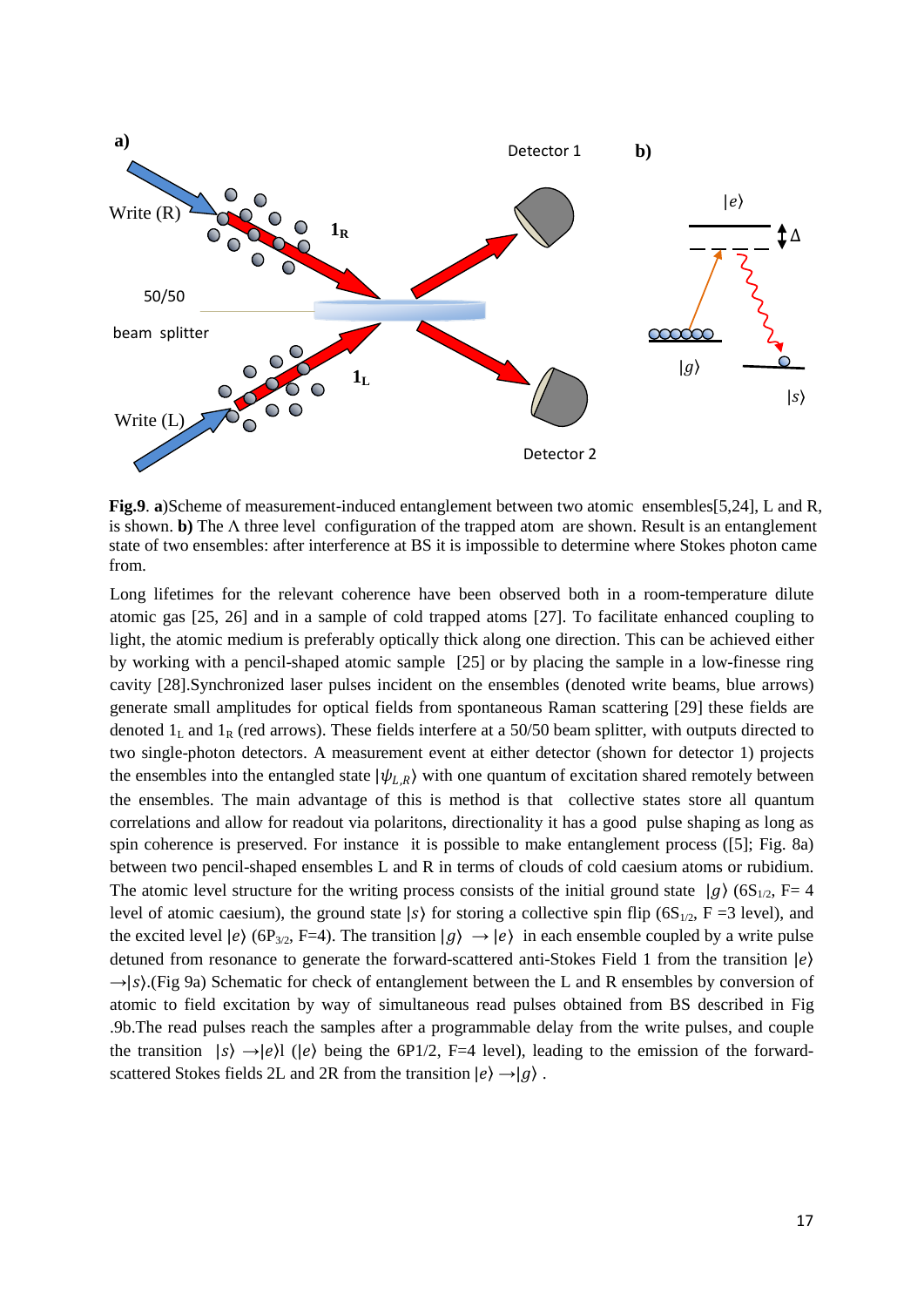

Fig. 10. Writing and reading process is the generation and retrieval of single 'spin' excitations within an ensemble of a large number of atoms .Picture from [50]

The entangled state is generated in a probabilistic but heralded manner from quantum interference in the measurement process. That is, detection of a photon from one atomic ensemble or the other in an indistinguishable manner results in an entangled state with one collective spin excitation shared coherently between the ensembles. In the ideal case, and to lowest-order probability, a photoelectric detection event at either of the two detectors projects the ensembles into the entangled state

$$
|\psi_{L,R}\rangle = \frac{1}{\sqrt{2}} (|0_a\rangle_L |1_a\rangle_R \pm e^{i\varphi} |1_a\rangle_L |0_a\rangle_R)
$$

with the sign  $(+ or^-)$  determined by whether detector 1 or detector 2 records the event, phase  $\omega$ determined by the difference between the phase shifts along the two channels phase shifts and can be derived from experimental conditions[5, 26, 30].

Limited by the coherence time between the metastable lower atomic states  $|g\rangle$  and  $|s\rangle$  for all atoms  $i = 1, 2, \ldots$ , *Na* within the ensemble Fig.9, this entangled state is stored in the quantum memory provided by the ensembles and is available 'on demand' for subsequent tasks, such as entanglement connection [5]. The one of the first experiment was made [34]in atomic Rb vapor at temperatures 70 - 90  $C^0$ . The technology is simple and relies on glass cells filled with atomic gas at room temperature. At present work the technology is limited to near infrared wavelength suitable for free space propagation and in this work was shown entanglement of atomic ensembles at a distance of half a meter with dephasing time of 0.5 ms. But the most interst realizations of this scheme, because it was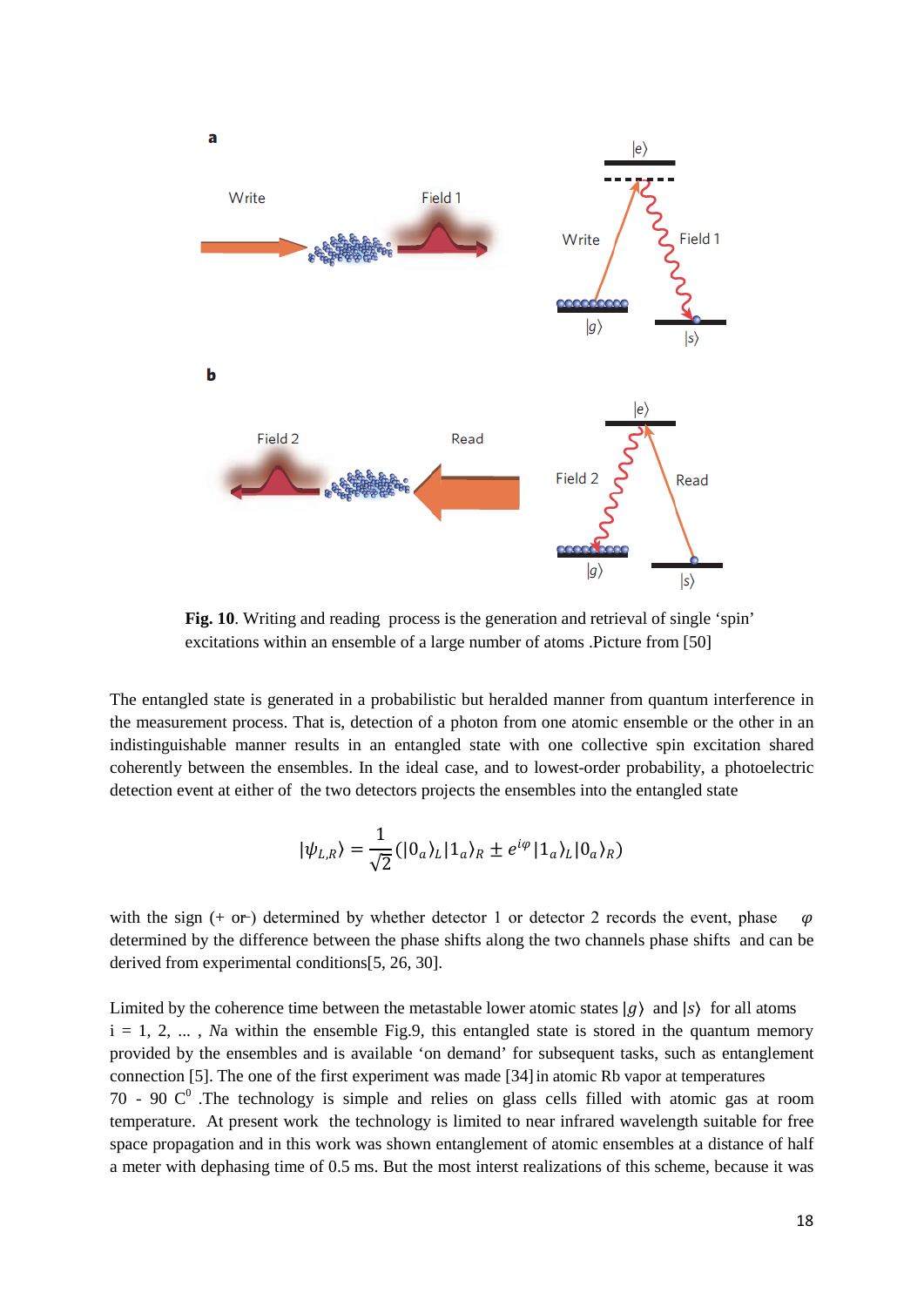made in solid, was made in Kuzmich group [36] and Kimble group[37] they used pencil-shaped ensembles using cold atomic clouds of  ${}^{85}Rb$  and clouds of cold caesium atoms which was confined. But this experiments showed storage/retrieval efficiency  $\sim$  2-11% and also  $\Delta t_s \approx 1 \mu s$  for storing entanglement. Should mention that they used magneto-optical trap for atomic ensembles.

The long lifetime of this multi-particle entanglement is due to a high symmetry of the generated state. Entanglement manifests itself only in the collective properties of the two ensembles. Therefore a

loss of coherence for a single atom makes a negligible effect on the entanglement, unlike in a maximally entangled multi-particle state this is one of the main advantages of using ensembels.

Now people believe that improving of trapping systems will allow to get better parameters than are now. But actually in this paper we are interesting in "real" solid devices so let's consider a few most promising systems for nonlocal entanglement.

#### **2.5. GaAs quantum wells as a new medium for entanglement**

In this section we are going to talk about new medium for entanglement. This medium is GaAs. In work [20] the was used DLSZ scheme[5] for preparing nonlocal entanglement but with on one difference it was proposed realization with an doped GaAs quantum well system. First of all we should say a few words about Imamoglu work [20]. He used that fact that the electronic spin degrees of freedom in semiconductors have coherence times that are much longer than other relevant timescales. Also he took into account that quantum dots QD behaves like an artificial atom only for a certain range of the applied gate voltage and the magnetic field. It was shown that it is possible to realize a quantum dot system with 2 or more low energy states with a long coherence time(more than 10 ns).So if we take into account that in GaAs we are able to use quantum Hall states which give selection rules for optical transitions across the gap. At the Fig.10 was shown schematic drawing of this system. In Fig. 10a the bulk GaAs electron levels are presented. In Fig. 11b you can see 2D electron system. By applying a strong magnetic field we are able obtain quantum Hall regime. It was considered quantum Hall state at filling factor  $v = 1$  where is conduction-band Landau level is fully occupied (denoted as  $|\downarrow\rangle$ ) and higher level is fully unoccupied. Fig. 10c allows for implementing a three-level system with the lowest spin-up and spin-down Landau levels. Fig .10 d depicts the optical transitions that can be used when the highest hole level is used for operating a three-level system.

Fig.11 present a device structure that was propused by athors [6]. The GaAs quantum well is embedded in an  $Al_xGa_{1-x}As$  single-mode optical wavequide. Narrow electrical contacts on the side of this wavequide are used for in-situ monitoring of quantum Hall state of the electron ansemble.

The quantum well inside of wavequide contains a single electron ensemble.  $Al_{03}Ga_{07}As$  is a core of waveguide(transparent for the optical field). The optimal choice of GaAs quantum well system width was chosen equal 20 nm. (consider best Zeeman splitting in this case)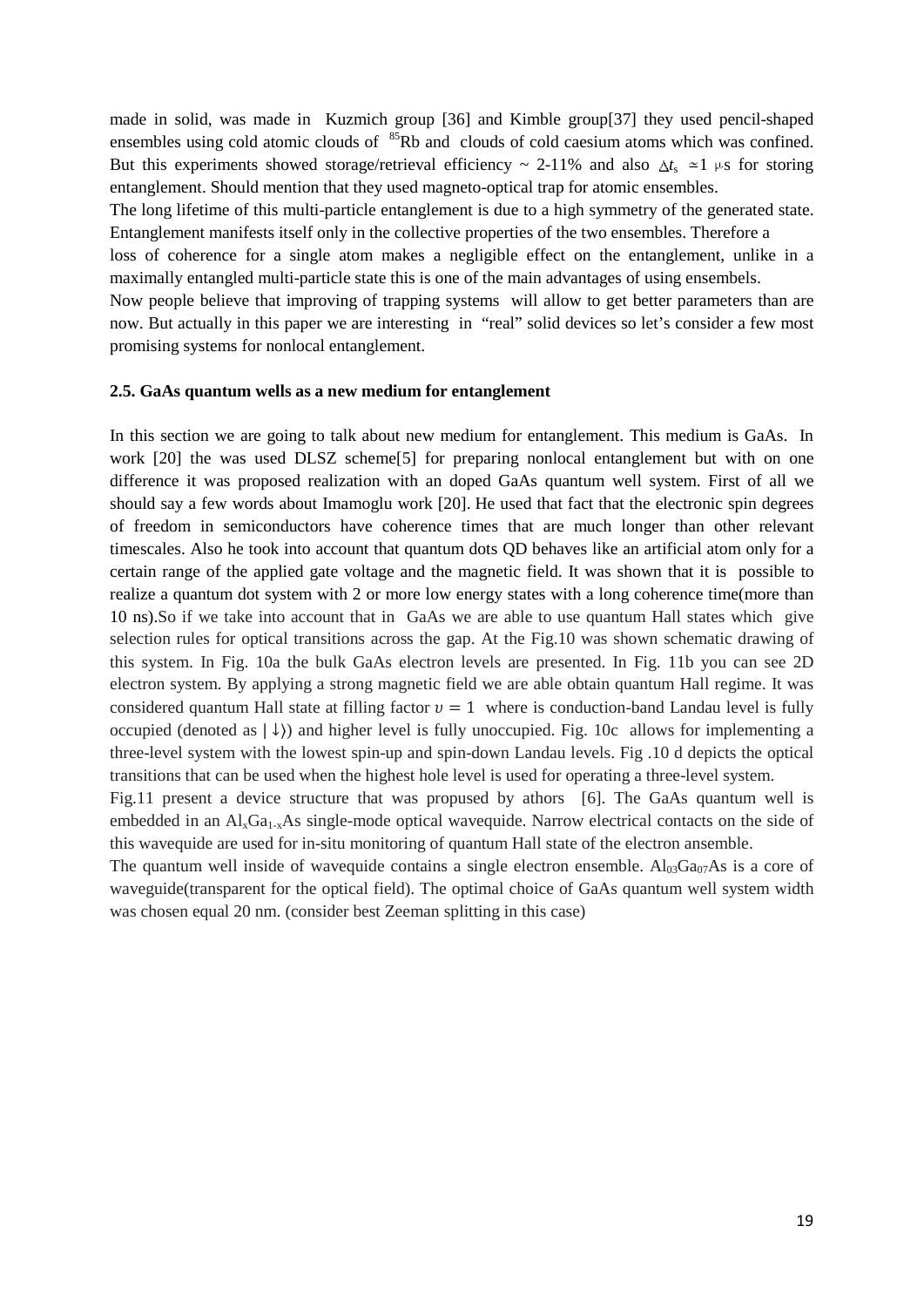

**Fig. 11** a)Bulk n-GaAs; b)n-doped GaAs quantum well system with quantum confinement;

c)System in a magnetic field, bringing system in  $v = 1$  quantum Hall state; d)effect of hole mixing are depicted, due to this effect the transitions labeled with  $\omega_c$  and  $\omega_s$ 

Picture from [6].

Should note that unfortuanetly this proposal has a huge disadvantege that the quantum Hall effect wich was used, demands a very low temperature notably He temperatures, it makes this experiments very demanding and it is difficult to use it in real life.Finaly in this proposal for cration three level systems was used high-purity n-type GaAs under a strong magnetic field.We was able to isolated a lambda system composed of two Zeeman states of neutral-donor electrons. In this way decoherence time was obtained near 10 ns[39].



**Fig. 11** a) Optical wavequide with an electron – spin ensemble in GaAs quantum – well, etched out of a GaAs/ with quantum confinement;c)System in a magnetic field, bringing system in  $v = 1$  quantum Hall state; d)effect of hole mixing are depicted, due to this effect the transitions labeled with  $\omega_c$  and  $\omega_s$ . Picture from [6].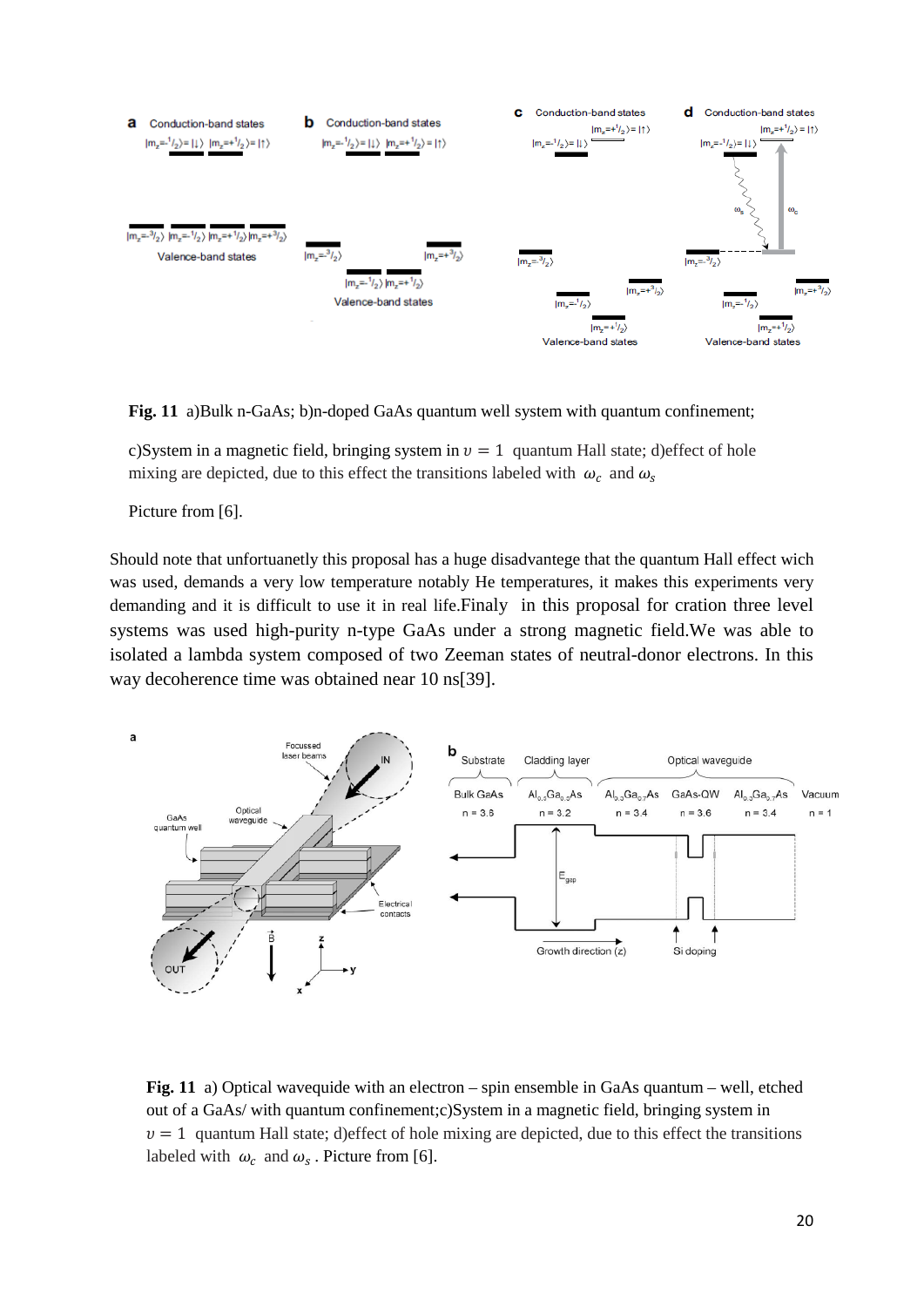It is very important that the in these ensembles observed long spin coherence times for electron spin ensembles imply that the Zeeman splittings are very homogeneous. Due to this fact it is possible to generate Raman scattered fields from two different ensembles that are centered at identical optical frequencies and we tune it by using EIT bandwith. Also, two signal pulses have good spectral overlap this allows to generate Raman scattered fields from two different ensembles which centered at identical optical frequencies. So, due to these facts this proposal is promising for entanglement generation.

#### **2.6. Donor-bound electrons in GaAs**

Since we are interesting to realize nonlocal quantum entanglement between solid state devices and in previous paragraph we talked about semiconductor spin-based realization of this issue, for sure for us is very interesting to combine the optical accessibility and the possibilities of integrated device fabrication in III-V semiconductors. As we talked previously to make electron spins in GaAs medium, particularly, is very promising choice for realization of EIT and nonlocal quantum entanglement. . Theoretical research predicted long spin-flip lifetime (> ms) and long decoherence times (μs - ms) for electrons in GaAs quantum dots. In work [42], millisecond spin-flip lifetimes of donor electrons in high-purity GaAs were measured. In GaAS doped with silicon, Si dopants play usually the role of donor. At low temperatures(liquid helium temperatures) and at low doping concentrations  $n \leq 10^{15}$ cm<sup>−</sup>3 the electron remains bound to the donor impurities.



**Fig. 12** Schematic picture of realization of Λ -system . Zeeman split are labeled as | ↓〉 and  $| \uparrow \rangle$ . The excited states are donor-bound exciton states (D<sup>0</sup>X), with two electrons in a singlet state and a hole.Such pairs of transitions can be used for implementing in DLCZ scheme of realization nonlocal quantum entanglement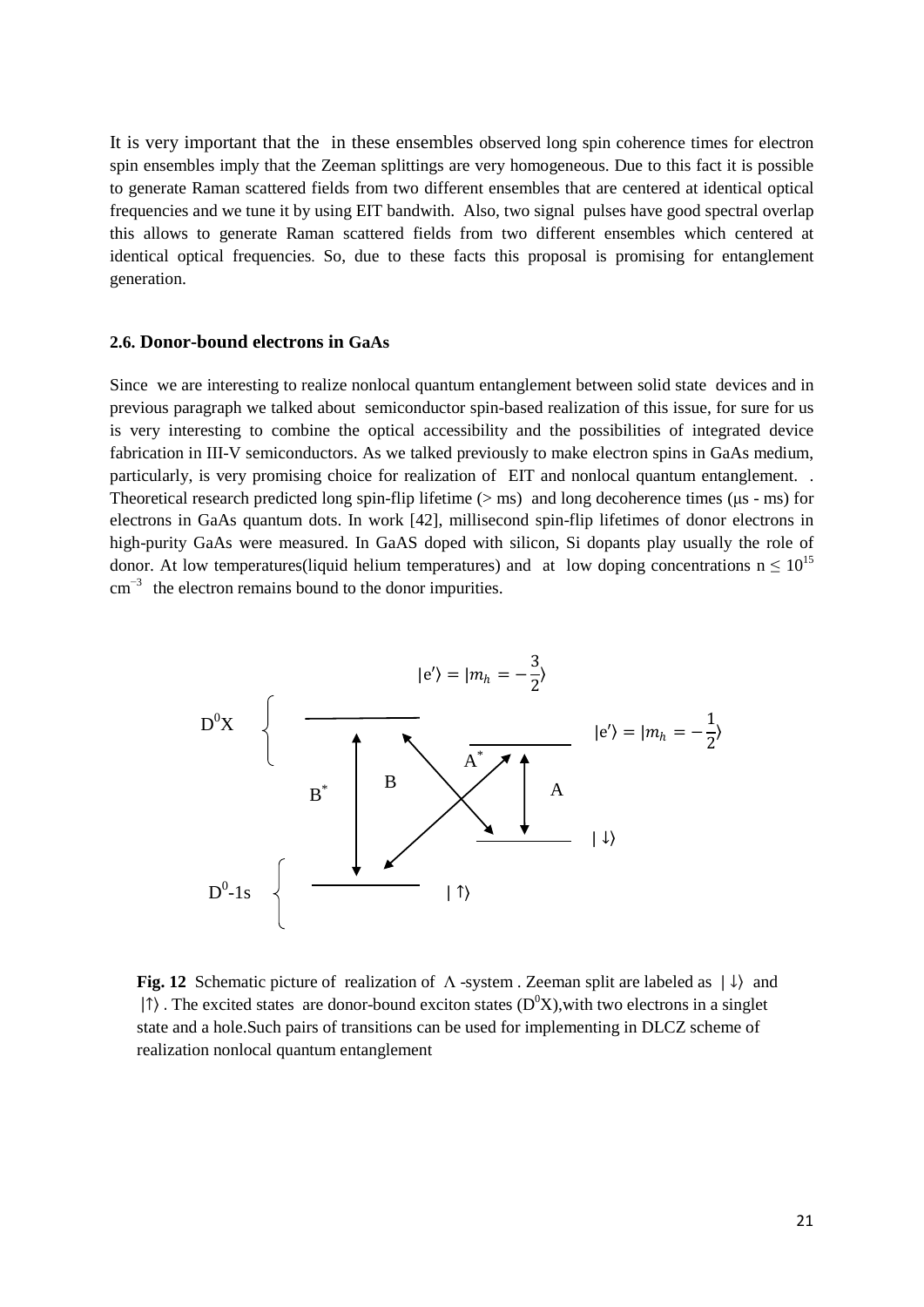It is very important, this single electron is always present in contrast to the quantum dot case where the number of electron spins can be difficult to control. Like as with quantum dots, it is possible to excite a bound exciton (electron-hole pair). The total bound exciton (D0-X) complex is composed of two electrons in a spin-singlet state, one hole, and the donor impurity. Since each donor electron is in the same environment and has the same wavefunction , these system has little inhomgeneity and bulk optical transition line widths are several GHz. This parameter is more than three orders of magnitude narrower than quantum dots. The homogeneity in D0-X systems makes them atractive candidates for our applications because for successful realization of nonlocal quantum entanglement it is very necessary to have identical or nearly identical emitters.

#### Section 3

#### **Summary and Outlook**

In summary we have compare all possible techniques that allows us to realize nonlocal quantum entanglement between solid state devices. Before concluding we should note that remote entanglement of atomic qubits has been previously demonstrated using cold atomic clouds of  ${}^{85}$ Rb or single trapped  $171\text{Yb}^+$  ions, as was mentioned at this paper above, but these experiments are only interesting for us because they shows clearly basic principles of realization of non-local quantum entanglement. Firstly we should realize entanglement of photonic and atomic qubits, and after that we should efficiently transfer quantum state from an atomic to a photonic qubit and also it is very crucial additional point is the reverse operation, in other words, a the conversion of a photonic qubit into an atomic qubit. These important steps enables the transfer of atom-photon entanglement into remote atomic qubit entanglement. In these paper we proposed to make experimental set-up for realization of nonlocal quantum entanglement between solid state devices with quantum optical control schemes which could based on there-level quantum systems which is the most suitable for such purpose. The difference only that we could realize three-level system using different materials and approaches so below we will try to answer which approach and materials are most promising for such purpose. In a present paper the most interest solutions of this issue was described, they include: quantum dots, semiconductor optical microcavities, impurities in semiconductors, nitrogen vacancy(NV) centers in diamond, electron ensembles in GaAs/AlxGa1-xAs structures. As we told previously firstly we have to realize entanglement of photonic and atomic qubits, for this we should have in our system long coherence time of electrons spins which influence on probability of get entanglement. If compare between all materials that was mentioned above, NV centers in diamond has the highest spin coherence time around 2 ms comparing for instance with GaAs/AlxGa1-xAs structures which has this parameter around 10 ns. But according theoretical predictions and measurements of properties of the donor-bound electrons in GaAs quantum wells and quantum dots structures was shown that it is possible to have long spin-flip lifetime  $(>$  ms) and long decoherence times ( $\mu$ s - ms) for electrons

in such structures. The second vary important issue is selective control for each transition on threelevel system, as was shown in previous paragraph in all systems that was mentioned above is possible to realize it, but it is neccary to say , until recently was unknown about possibility to realize this technique in NV centers but was shown that it is also possible [36]. Third step that our system should provide a strong coupling to emitting node and with this task electron ensembles and microcavities manage better that nitrogen vacancy, but despite that fact that it is possible to use NV centers in cavity this issue needs furthe study. Next requirement is very close to the previous one, our system also should provide highly directional of emmiting signal, which also was shown could be easily realized in ensembles and cavity systems comparing for instance with NV centers. The fifth requirement is one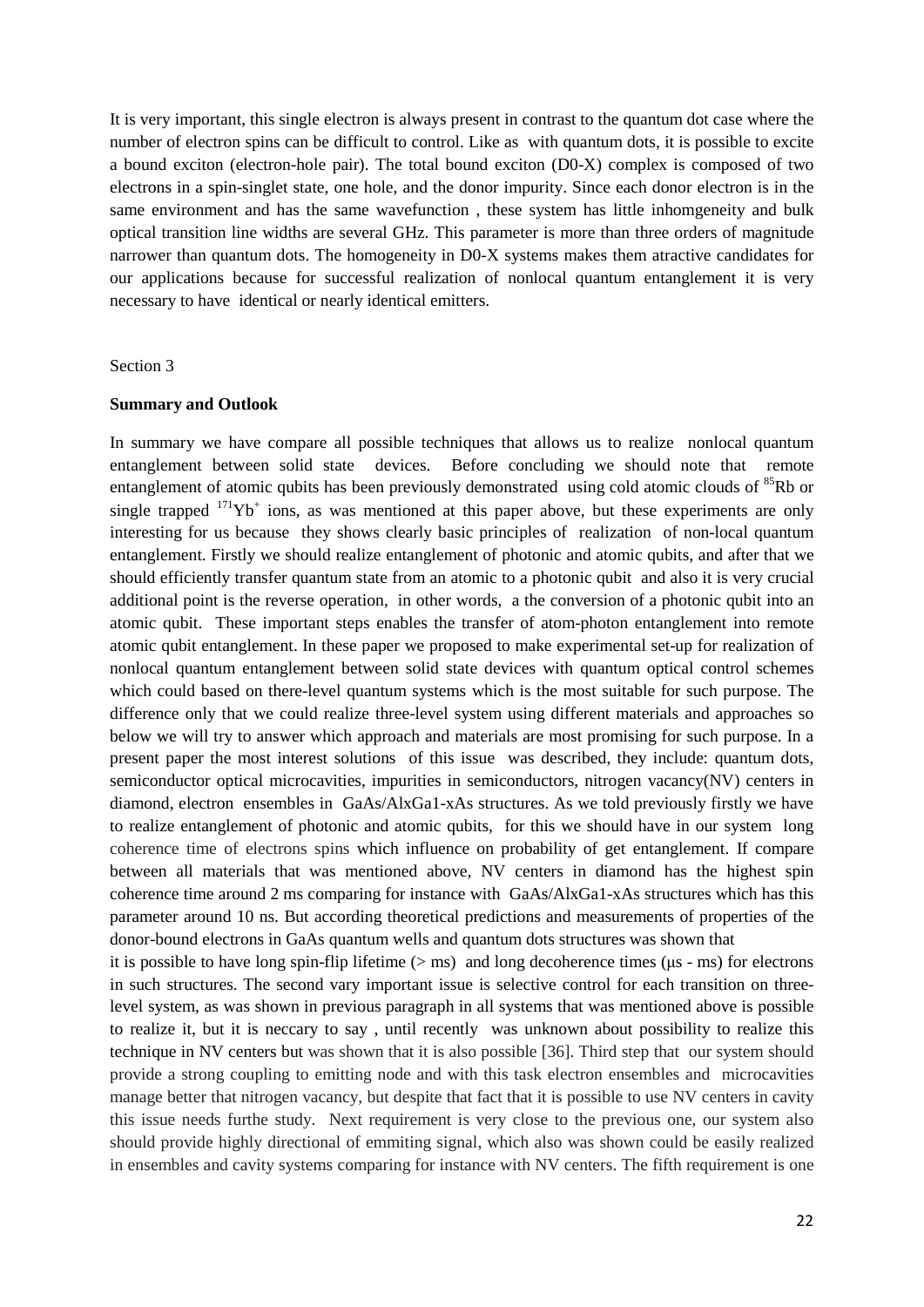of the important one, because all transitions in two remote three-level systems should be identical because our optical set-up requires that spectrum of two optical pulses should be identical. As was shown Zeeman splittings for tree-level system that realized in electron ensembles in

GaAs/AlxGa1-xAs structures and also for donor-bound electrons in GaAs(D0-X systems) are the same for each three-level system and near 0.25 meV in field of 10 T, so it gives our opportunity to apply DLCZ system which enables to increase probability of successful entanglement detection dramatically. But on of the huge barrier still exist is that the realization of entanglement in GaAs/AlxGa1-xAs is very demanding and difficult because we should use helium temeperature around 4 K and use extremely large magnitudes of magnetic filed around 10 T, and that's why still nonlocal entanglement has not been realized yet in such system because at this conditions noise is very huge and technically is very difficult to get valiable signal. Speaking about NV centers, this approach has a lot advantages, the most important one that we are able to work in room temperature and without magnetic field, but as we mentioned previously, in such system is extremely difficult to tealize to identical remote three-level systems even more to realize ensemble of three-level systems and that's why the probability of obtaining successful entanglement event is too very low. Finally it should be emphasized that NV centers and electron ensembles in GaAs/AlxGa1-xAs are very prommisimg approaches to non-local quantum entanglement realization they both have a lot advanteges and at most parameters could be compared with cold atomic clouds, vapors and identical trapped ions where this realization was successful shown but both this approaches have a lot disadvantages which still prevent to realize non-local entanglement in solid states.Experiments in the last years showed that only technical realization prevent to get successful result, so it is not doubt that in the near future all technical problems concerning realization of non-local quantum entanglement in such system will be solved. Also it is very exsisting area of physics and it seems reasonable to suggest that some techniques that was described here will find some future applications in science and technology.

## **Acknowledgements**

I am very grateful to my mentor and supervisor in the paper project Prof. dr. ir. Caspar van der Wal for providing some useful references, productive discussions, and review of my paper.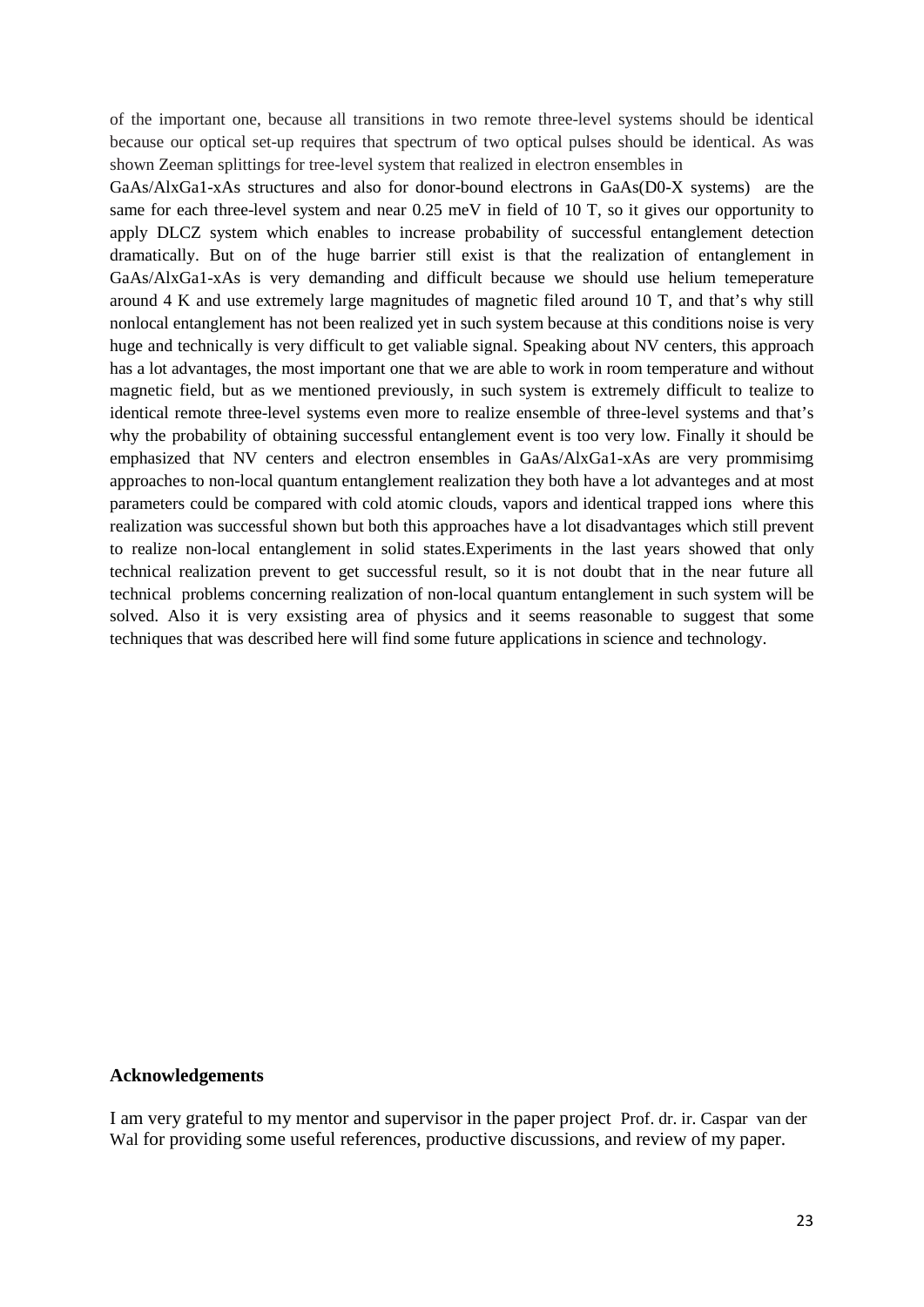#### **References**

- 1. M.A. Nielsen, I.L. Chuang, Quantum Computation and Quantum Information, Cambridge University Press, Cambridge UK, 2000.
- 2. A. Einstein, B. Podolsky, and N. Rosen, Phys. Rev. 47 777 (1935).
- 3. J. S. Bell, Physics 1, 195 (1964).
- 4. Haroche, S., Raimond, J. M. & Brune, M. in Experimental Quantum Computation and Information (eds de Martini, F. & Brune, M.) 3-36 (Proc. Int. School of Physics Enrico Fermi, course CXLVIII, IOS Press, Amsterdam, 2002).
- 5. L.-M. Duan, M.D. Lukin, J.I. Cirac, P. Zoller, Nature 414 413 (2001).
- 6. Caspar H. van der Wal, Maksym Sladkov, Towards quantum optics and entanglement with electron spin ensembles in semiconductors, Solid State Sciences 11, 935 (2009).
- 7. S. Bose, V. Vedral, and P. L. Knight, Phys. Rev. A 60, 194 (1999).
- 8. A. S. Parkins et al., Phys. Rev. A 51, 1578 (1995).
- 9. Berman, P. (ed.) Cavity Quantum Electrodynamics (Academic, San Diego, 1994).
- 10. L.-M. Duan,1, A. Kuzmich,2 and H. J. Kimble2, Phys. Rev A 67, 032305, (2003).
- 11. J. Ye, D.W. Vernooy, and H.J. Kimble, Phys. Rev. Lett. 83, 4987, (1999).
- 12. J. Mc Keever and H.J. Kimble, in Laser Spectroscopy: XIV International Conference, edited by S. Chu and J. Kerman, World Scientific, Singapore, (2002).
- 13. Miller, R*.* et al*.* Trapped atoms in cavity QED: coupling quantized light and matter. J. Phys. *B.*  38, S551–S565 (2005).
- 14. Vahala, K. J. Optical microcavities. Nature 424, 839–846 (2004).
- 15. Khitrova, G., Gibbs, H. M., Kira, M., Koch, S. W. & Scherer, A. Vacuum Rabi splitting in semiconductors. Nature Phys*.* 2, 81–90 (2006).
- 16. P. Yao and S. Hughes, Macroscopic entanglement and violation of Bell's inequalities between two spatially separated quantum dots in a planar photonic crystal system, Optics Express, Vol. 17, Issue 14, pp. 11505-11514 (2009).
- 17. Schoelkopf, R. J. & Girvin, S. M. Wiring up quantum systems. Nature 451, 664–669,(2008).
- 18. Reithmaier, J. P. et al. Strong coupling in a single quantum dot-semiconductor microcavity system. Nature 432**,** 197–200 (2004).
- 19. Yoshie, T. et al. VacuumRabi splitting with a single quantum dot in a photonic crystal nanocavity. Nature 432**,** 200–203 (2004).
- 20. M.D. Lukin, A. Imamoglu, Nature 413 (2001) 273.
- 21. P. Yao and S. Hughes, Macroscopic entanglement and violation of Bell's inequalities between two spatially separated quantum dots in a planar photonic crystal system, Optics Express, Vol. 17, Issue 14, pp. 11505-11514 (2009).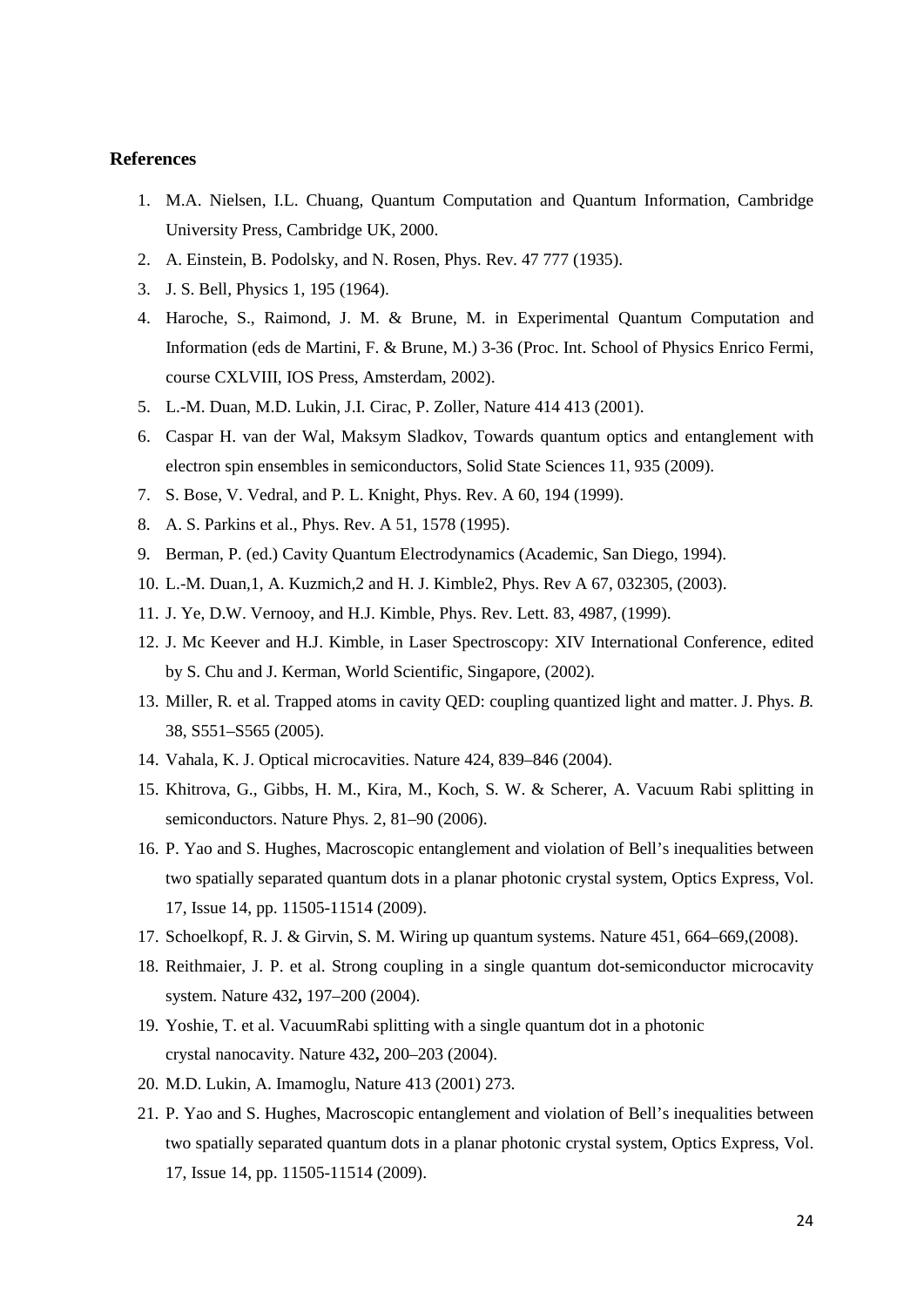- 22. S. Hughes, "Modified spontaneous emission and qubit entanglement from dipole-coupled quantum dots in a photonic crystal nanocavity," Phys. Rev. Lett. 94, 227402 (2005).
- 23. Chou, C.-W. et al*.* Measurement-induced entanglement for excitation stored in remote atomic ensembles. Nature 438, 828–832 (2005).
- 24. Phillips, D. F. et al. Storage of light in atomic vapor. Phys. Rev. Lett. 86, 783-786 (2001).
- 25. C. H. van der Wal, M. D. Eisaman, A. S. Zibrov, A. Andre, D. F. Phillips, R. L. Walsworth, M. D. Lukin, Towards storing non-classical light with atomic-vapor Raman scattering, Proc. of SPIE 5115, 236 (2003).
- 26. Liu, C., Dutton, Z., Behroozi, C. H. & Hau, L. V. Observation of coherent optical information storage in an atomic medium using halted light pulses. Nature 409, 490-493 (2001).
- 27. Kuzmich, A., Bigelow, N. P. & Mandel, L. Atomic quantum non-demolition measurements and squeezing. Europhys. Lett. A 42, 481-486 (1998).
- 28. Raymer, M. G., Walmsley, I. A., Mostowski, J. & Sobolewska, B. Quantum theory of spatial and temporal coherence properties of stimulated Raman scattering. Phys. Rev*.* A 32, 332–344, (1985).
- 29. Chou, C.-W. et al*.* Measurement-induced entanglement for excitation stored in remote atomic ensembles. Nature 438, 828–832 (2005).
- 30. D.F. Phillips, A.S. Zibrov, M.D. Lukin, Science 301 (2003) 196
- 31. H.-J. Briegel et al*.*, Phys. Rev. Lett. 81, 5932 (1998).
- 32. D. Schwedt, Ch. Nacke, H. Stolz, S. Eshlaghi, D. Reuter, A.Wieck, Phys.C. Cohen-Tannoudji, B. Diu, F. Laloe¨, Quantum Mechanics, vol. 1&2,John Wiley & Sons, New York, 1977, p. 828, 1270.
- 33. Cirac, J. I., Zoller, P., Kimble, H. J. & Mabuchi, H. Quantum state transfer and entanglement distribution among distant nodes in a quantum network. Phys. Rev. Lett*.* 78, 3221–3224 (1997).
- 34. B. Julsgaard, A. Kozhekin, and E.S. Polzik, ''Experimental long-lived entanglement of two macroscopic objects", Nature 413, 400 (2001).
- 35. Torsten Gaebel et al, Room-temperature coherent coupling of single spins in diamond, Nature Physics 2, 408 - 413 (2006).
- 36. E. Togan et al.,Quantum entanglement between an optical photon and a solid-state spin qubit, Nature 466, 5 (2010 ).
- 37. R. Hafenbrak, S. M. Ulrich, L. Wang, A. Rastelli, O. G. Schmidt, and P.Michler, Single entangled photon pair emission from an InGaAs/GaAs quantum dot up to temperatures of 30 K, Phys. Status Solidi C 6, No. 2, 389–394 (2009).
- 38. D. N. Matsukevich, T. Chanelie`re, S. D. Jenkins, S.-Y. Lan, T. A. B. Kennedy, and A. Kuzmich, Entanglement of Remote Atomic Qubits, PRL 96, 030405 (2006).